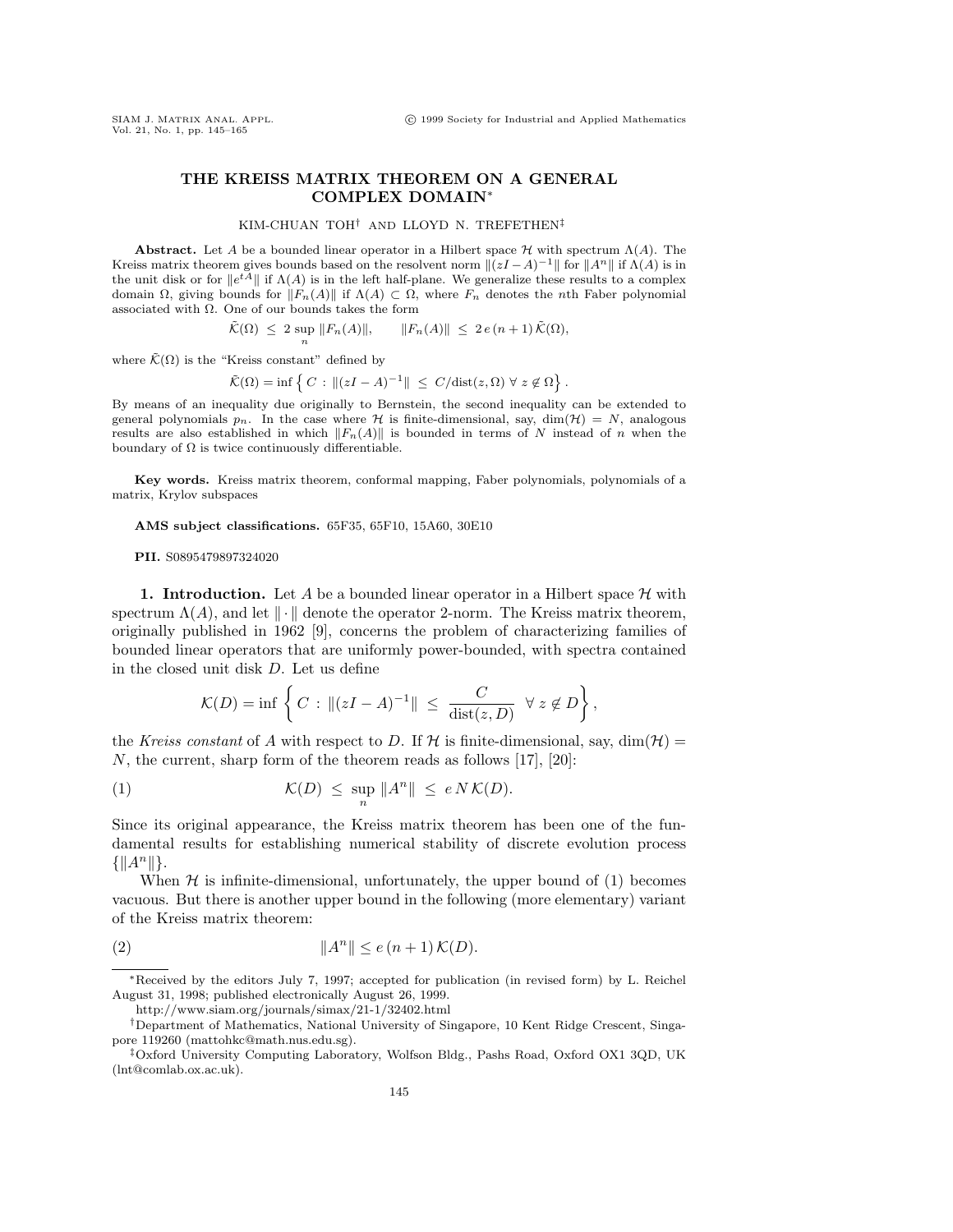

FIG. 1. Conformal maps between the exterior of  $\Omega$  and the exterior of the closed unit disk D. Γ is the boundary of  $Ω$ .

In this paper, we generalize both  $(1)$  and  $(2)$  to a general complex domain  $\Omega$ , giving bounds for  $||F_n(A)||$  if  $\Lambda(A) \subset \Omega$ , where  $F_n$  is the nth Faber polynomial associated with  $\Omega$ . On the unit disk D, the Faber polynomials are just the monomials  $z^n$ , and on the interval  $[-1, 1]$ , or on any ellipse with foci  $\pm 1$ , they are twice the Chebyshev polynomials  $T_n(z)$ .

Let  $\Omega$  be a compact set (possibly having empty interior) with boundary  $\Gamma$  in the complex plane C that contains  $\Lambda(A)$ , and assume that its complement  $\Omega^c$  is simply connected in the extended complex plane. (This will be our assumption throughout this paper, except section 2.) By the Riemann mapping theorem  $|6|$ , there exists a unique conformal map normalized by  $\Phi(\infty) = \infty$  and  $\Phi'(\infty) > 0$ ,

$$
w = \Phi(z) = dz + d_0 + \sum_{k=1}^{\infty} \frac{d_k}{z^k} \quad (d > 0), \quad z \in \Omega^c,
$$

from  $\Omega^c$  to the exterior of the closed unit disk D (Figure 1). If  $\Psi: D^c \longrightarrow \Omega^c$  is the inverse map of  $\Phi$ , then  $\Psi$  has a similar expansion

$$
z = \Psi(w) = cw + c_0 + \sum_{k=1}^{\infty} \frac{c_k}{w^k}, \qquad w \in D^c,
$$

where  $c = 1/d$ . The positive constant c is known as the *logarithmic capacity* of  $\Omega$ . For each nonnegative integer n, the polynomial part of  $[\Phi(z)]^n$  is a polynomial of degree n. This polynomial is known as the nth Faber polynomial associated with  $\Omega$  and is generally denoted by  $F_n(z)$ . For more details on Faber polynomials, see [2], [6], [16].

We define the Kreiss constant of A with respect to the region  $\Omega$  by the following formula:

(3) 
$$
\mathcal{K}(\Omega) = \inf \left\{ C : ||(zI - A)^{-1}|| \le \frac{C |\Phi'(z)|}{|\Phi(z)| - 1} \ \forall \ z \in \Omega^c \right\}.
$$

Our generalizations of the Kreiss matrix theorem read as follows.

THEOREM 1.1 (Kreiss matrix theorem I). Suppose  $A$  is a bounded linear operator in a Hilbert space with spectrum  $\Lambda(A) \subset \Omega$  and  $\mathcal{K}(\Omega) < \infty$ . Then  $\forall n \geq 0$ ,

(4) 
$$
||F_n(A)|| \le e(n+1) \mathcal{K}(\Omega).
$$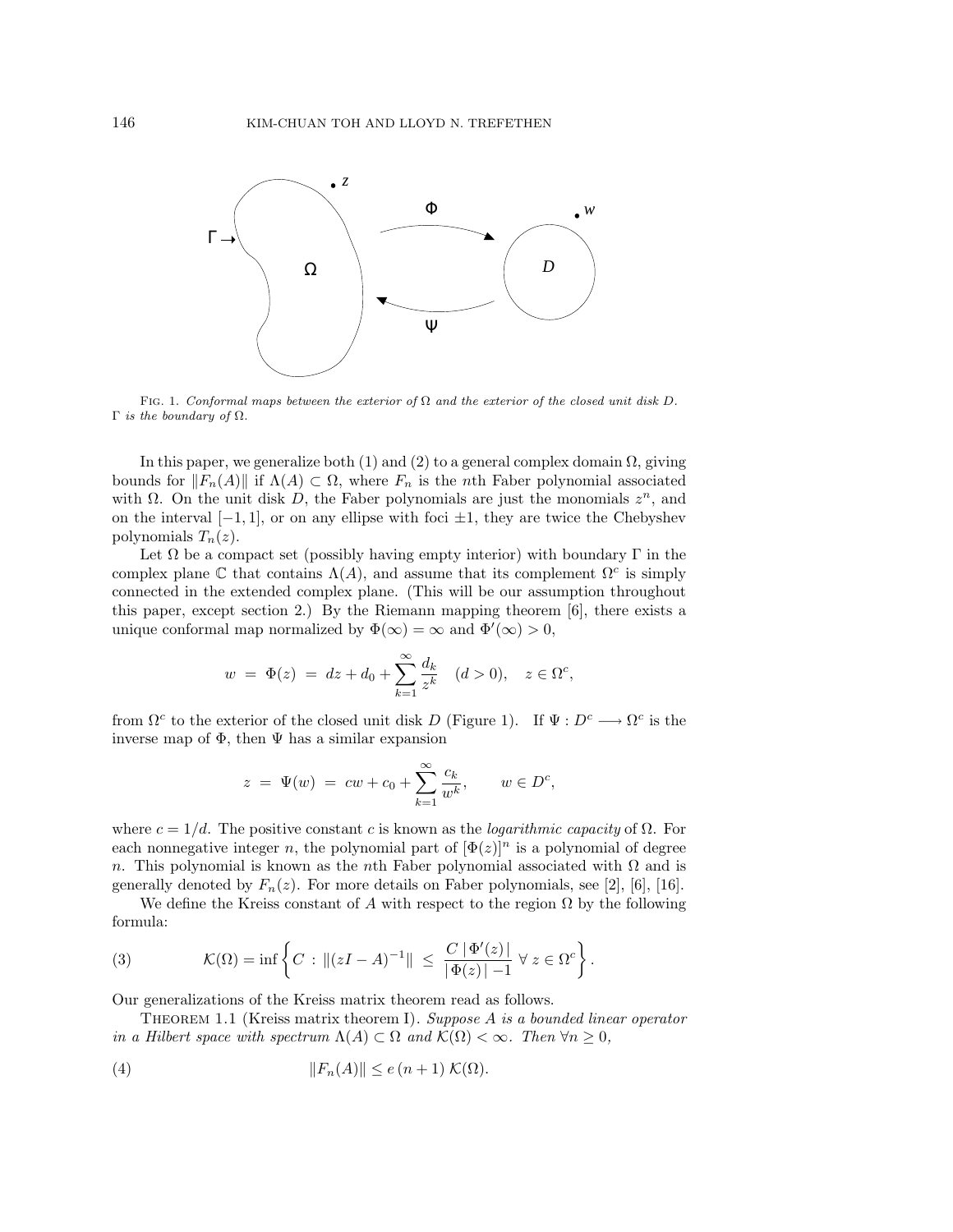Conversely, if  $\sup_{n>0} ||F_n(A)|| < \infty$ , then  $\Lambda(A) \subset \Omega$ ,  $\mathcal{K}(\Omega)$  is finite, and  $\mathcal{K}(\Omega) \leq \sup$  $n\geq 0$ (5)  $\mathcal{K}(\Omega) \leq \sup \|F_n(A)\|.$ 

THEOREM 1.2 (Kreiss matrix theorem II). Suppose  $A$  is bounded linear operator in a Hilbert space H with  $\Lambda(A) \subset \Omega$  and  $\mathcal{K}(\Omega) < \infty$ . If H is finite-dimensional, say,  $\dim(\mathcal{H}) = N$ , and the boundary of  $\Omega$  is twice continuously differentiable, then  $\forall n \geq 0$ ,

(6) 
$$
||F_n(A)|| \leq C_{\Omega} e N \mathcal{K}(\Omega),
$$

where the constant  $C_{\Omega}$  depends only on  $\Omega$ .

Remark. If the boundary of  $\Omega$  is not smooth, then (6) holds with the constant  $C_{\Omega}$ replaced by a constant of the form  $C_{\Omega}(1 + \log n/N)$ . We do not know if this latter bound is sharp.

Note that if  $\Omega$  is the unit disk, with  $F_n(A)$  equal to  $A^n$ , then we get back the standard results (1) and (2) from Theorems 1.1 and 1.2, aside from the introduction of an unspecified constant in Theorem 1.2.

In applications such as Krylov subspace iterations [4], we may not know the Faber polynomials for any particular region  $\Omega$  of interest. Fortunately, this is not an essential restriction. By means of an inequality due to Bernstein in 1912, Theorem 1.1 can be extended to general polynomials  $p_n$ . We have the following theorem.

THEOREM 1.3 (Kreiss matrix theorem for  $p_n$ ). Suppose A is a bounded linear operator in a Hilbert space with spectrum  $\Lambda(A) \subset \Omega$  and  $\mathcal{K}(\Omega) < \infty$ . Then for any polynomial  $p_n$  of any degree n,

(7) 
$$
||p_n(A)|| \le e(n+1) \mathcal{K}(\Omega) ||p_n||_{\Omega}.
$$

Given the simplicity of the definition of the Kreiss constant with respect to the unit disk, one may wonder why we did not define the Kreiss constant for A with respect to  $\Omega$  simply by

(8) 
$$
\tilde{\mathcal{K}}(\Omega) = \inf \left\{ C : ||(zI - A)^{-1}|| \leq \frac{C}{\text{dist}(z, \Omega)} \ \forall \ z \in \Omega^c \right\}.
$$

The answer is that, as we shall see in sections 4 and 5, it is the constant  $\mathcal{K}(\Omega)$  that is mathematically the most natural generalization of  $\mathcal{K}(D)$ . On the other hand, the constant  $\mathcal{K}(\Omega)$  has undeniable appeal because of its geometric simplicity. In particular,  $\mathcal{K}(\Omega)$  does not involve the conformal map  $\Phi$ . We shall see that although we have two different versions of the Kreiss constant, they are equivalent in the sense that they differ by at most a factor of 2 (in either direction; see Theorem 3.2). If  $\Omega$  is the unit disk itself, or any other disk, then  $\mathcal{K}(\Omega) = \mathcal{K}(\Omega)$  for any A.

Besides being more memorable and intuitive, for most practical purposes, it is the constant  $\mathcal{K}(\Omega)$  that is easier to use. Thus it is worthwhile for the reader to bear in mind that the Kreiss matrix theorems 1.1, 1.2, and 1.3 have a more memorable version where the constant  $\mathcal{K}(\Omega)$  can be replaced by  $2\tilde{\mathcal{K}}(\Omega)$  or  $\frac{1}{2}\tilde{\mathcal{K}}(\Omega)$ , depending on whether it appears as part of an upper bound or lower bound.

The paper is organized as follows. In section 2, we discuss some properties of  $\mathcal{K}(\Omega)$ . In section 3, we show the equivalence of the Kreiss constants  $\mathcal{K}(\Omega)$  and  $\mathcal{K}(\Omega)$ . In section 4, we prove Theorems 1.1 and 1.3. In section 5, we prove Theorem 1.2. In section 6, we consider the special case  $\Omega = [-1, 1]$ , obtaining a Kreiss matrix theorem for the Chebyshev polynomials  $T_n$ . An example is also given to show that the linear dependence on  $N$  in the upper bound of this Kreiss matrix theorem is sharp.

Throughout, we write  $\mathcal{K}(\Omega)$  simply as  $\mathcal K$  when there is no danger of confusion.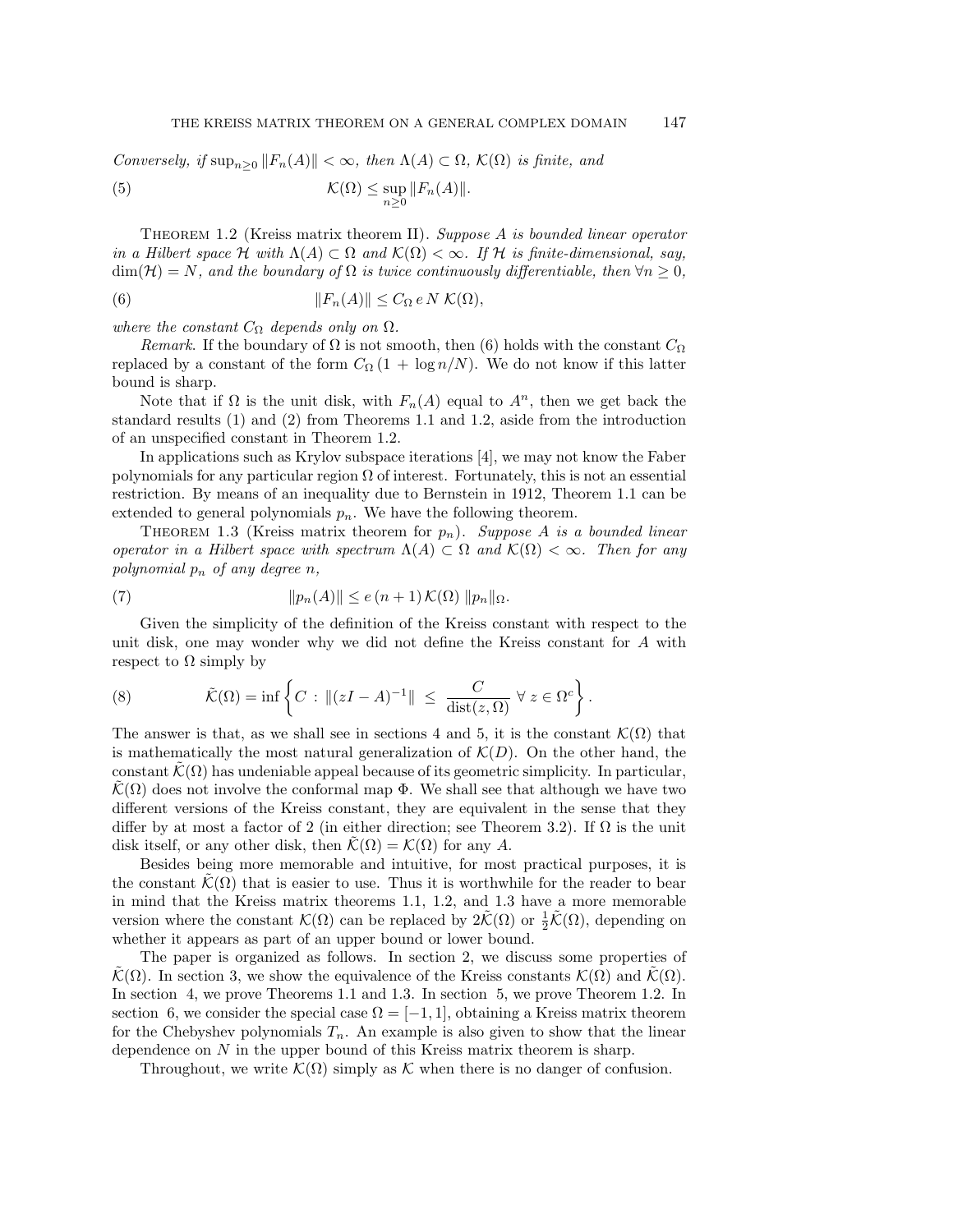**2.** Some properties of the Kreiss constant  $\tilde{\mathcal{K}}(\Omega)$ . In this section,  $\Omega$  will denote any compact subset of the complex plane. Note that  $\mathcal{K}(\Omega)$  remains well defined without the assumption that  $\Omega^c$  is simply connected in the extended complex plane. In particular, it is well defined for  $\Omega = \Lambda(A)$ .

The Kreiss constant  $\mathcal{K}(\Omega)$ , being defined geometrically, can be computed without the knowledge of the conformal map  $\Phi$ . This is a great advantage over  $\mathcal{K}(\Omega)$  since, except for special domains such as ellipses or polygons, Φ cannot be computed easily. In practice, one might want to choose  $\Omega$  to be an  $\epsilon$ -pseudospectrum [19] of A for some  $\epsilon$ , in which case  $\Omega$  is rarely one of these special domains.

Besides this computational advantage, we shall see in this section that  $\mathcal{K}(\Omega)$ has some appealing geometrical properties. The most important of these is that it has a geometrical interpretation: It measures the largest amount by which some  $\epsilon$ pseudospectrum of A protrudes outside the region  $\Omega$ , relative to  $\epsilon$ . We discuss this in Proposition 2.1. Also,  $\tilde{\mathcal{K}}(\Omega) \geq 1$  for all  $\Omega$  and A, since in the limit  $z \to \infty$ ,  $||(zI - A)^{-1}||$  and dist $(z, \Omega)$  tend to  $|z|^{-1}$  and  $|z|$ , respectively.

PROPOSITION 2.1. For each  $\epsilon > 0$ , let  $\Lambda_{\epsilon}(A)$  be the  $\epsilon$ -pseudospectrum of A defined by

$$
\Lambda_{\epsilon}(A) = \{ z \in \mathbb{C} : ||(zI - A)^{-1}|| \ge 1/\epsilon \}.
$$

Then the following statements are equivalent:

1.  $||(zI - A)^{-1}|| \leq C/dist(z, \Omega) \ \forall \ z \ such \ that \ dist(z, \Omega) > 0;$ 

2. dist $(z, \Omega) \leq C \epsilon \ \forall \ z \in \Lambda_{\epsilon}(A), \ \epsilon \geq 0;$ 

3.  $\Lambda_{\epsilon}(A) \subset \Omega + C D_{\epsilon} \ \forall \ \epsilon \geq 0$ , where  $D_{\epsilon}$  is the closed disk with radius  $\epsilon$ . Therefore, an equivalent definition for  $\mathcal{K}(\Omega)$  is

(9) 
$$
\tilde{\mathcal{K}}(\Omega) = \sup_{\epsilon > 0} \frac{\text{dist}(\Lambda_{\epsilon}(A), \Omega)}{\epsilon},
$$

where

$$
\mathrm{dist}(\Lambda_\epsilon(A),\Omega) \ \ = \ \ \max_{z\in\Lambda_\epsilon(A)} \ \mathrm{dist}(z,\Omega).
$$

*Proof.* This is an easy consequence of the definitions of  $\tilde{\mathcal{K}}(\Omega)$  and  $\Lambda_{\epsilon}(A)$ .

 $\Box$ 

Other appealing properties of  $\hat{K}(\Omega)$  include monotonicity and the fact that in the special case when A is normal and  $\Omega = \Lambda(A)$  or  $\Omega$  is the field of values  $\mathcal{F}(A)$ ,  $\mathcal{K}(\Omega)$ is equal to 1. (The field of values  $\mathcal{F}(A)$  is the set  $\{x^*Ax/x^*x : x \in \mathbb{C}^N, x \neq 0\}$ .)

PROPOSITION 2.2. Suppose  $\Omega_1$  and  $\Omega_2$  are subsets of  $\mathbb C$  such that  $\Lambda(A) \subset \Omega_1 \subset$  $\Omega_2$ . Then

$$
\tilde{\mathcal{K}}(\Omega_2) \leq \tilde{\mathcal{K}}(\Omega_1).
$$

*Proof.* This result follows from the definitions of  $\tilde{\mathcal{K}}(\Omega_1)$  and  $\tilde{\mathcal{K}}(\Omega_2)$ :

$$
\tilde{\mathcal{K}}(\Omega_2) = \sup_{z \notin \Omega_2} \text{dist}(z, \Omega_2) ||(zI - A)^{-1}||
$$
\n
$$
\leq \sup_{z \notin \Omega_2} \text{dist}(z, \Omega_1) ||(zI - A)^{-1}||
$$
\n
$$
\leq \sup_{z \notin \Omega_1} \text{dist}(z, \Omega_1) ||(zI - A)^{-1}||
$$
\n
$$
= \tilde{\mathcal{K}}(\Omega_1). \quad \Box
$$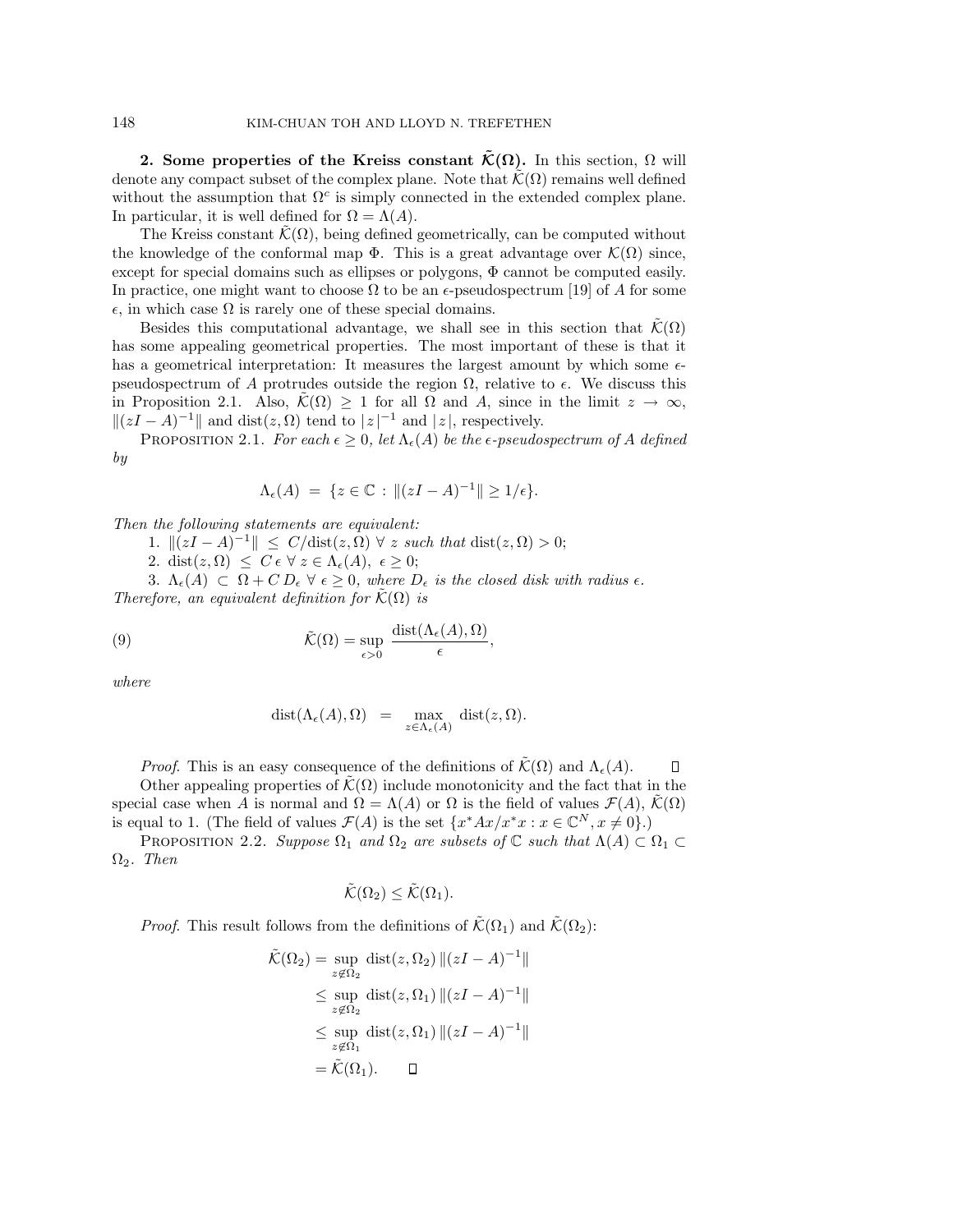PROPOSITION 2.3. If  $A$  is a diagonalizable matrix with an eigenvalue decomposition  $A = VDV^{-1}$ , then

$$
\tilde{\mathcal{K}}(\Lambda(A)) \leq \kappa(V),
$$

where  $\kappa(V)$  is the condition number of V.

Proof. It is readily shown that

$$
(zI - A)^{-1} = V (zI - D)^{-1} V^{-1}.
$$

Taking norms on both sides gives

$$
||(zI - A)^{-1}|| \le \frac{\kappa(V)}{\text{dist}(z, \Lambda(A))}.
$$

This implies that  $\Lambda_{\epsilon}(A) \subset \Lambda(A) + \kappa(V) D_{\epsilon}$  for all  $\epsilon \geq 0$ , where  $D_{\epsilon}$  is the closed disk of radius  $\epsilon$ . Thus by Proposition 2.1,  $\mathcal{K}(\Lambda(A)) \leq \kappa(V)$ .  $\Box$ 

PROPOSITION 2.4. If A is a normal matrix and  $\Lambda(A) \subset \Omega$ , then

 $\tilde{\mathcal{K}}(\Omega) = 1.$ 

*Proof.* Since  $\tilde{\mathcal{K}}(\Omega) \geq 1$  for any  $\Omega$  and A, we need only show  $\tilde{\mathcal{K}}(\Omega) \leq 1$ . This follows from Propositions 2.2 and 2.3.  $\Box$ 

PROPOSITION 2.5. If  $\mathcal{F}(A)$  is the field of values of A, then

$$
\tilde{\mathcal{K}}(\mathcal{F}(A)) = 1.
$$

Proof. This is a restatement in a nonstandard language of mathematically standard material that is, for example, essentially the Hille–Yosida theorem of functional analysis [13].  $\Box$ 

**3. Equivalence of the Kreiss constants**  $\tilde{\mathcal{K}}(\Omega)$  and  $\mathcal{K}(\Omega)$ . We have defined two different Kreiss constants:  $\mathcal{K}(\Omega)$ , which is defined geometrically, and  $\mathcal{K}(\Omega)$ , whose definition depends on the conformal maps  $\Phi$  and  $\Psi$ . Thanks to results in geometric function theory stemming from the Koebe one-quarter theorem, these two constants are equivalent in the sense that they differ by at most a factor of 2.

THEOREM 3.1 (R. Kühnau [11]). Suppose that  $\Psi$  is a conformal map of the exterior of the closed unit disk D to the exterior of a compact set  $\Omega$  with boundary  $\Gamma$ and  $\Omega^c$  is simply connected, with  $\Psi(\infty) = \infty$ . Then for any  $|w_0| > 1$ ,

(10) 
$$
\frac{1}{2} (|w_0| - 1) \le \frac{\text{dist}(z_0, \Gamma)}{|\Psi'(w_0)|} \le 2 (|w_0| - 1),
$$

where  $z_0 = \Psi(w_0)$ . If  $\Psi$  is an "interval map" (defined below), then the factor  $1/2$  on the left is attained in the limit  $|w_0| \to 1$ , and if  $\Psi$  is a "circular arc map" (likewise), then the factor 2 on the right is attained in the limit  $|w_0| \rightarrow 1$ .

*Proof.* We establish the right-hand inequality first. Let  $w_0$  be fixed, and consider the "circular arc map"

$$
g(w) = w \frac{w - w_0}{1 - \bar{w}_0 w}, \quad w \in D^c.
$$

This function maps the exterior of  $D$  onto the exterior of an arc  $S$  of the unit circle, and  $w_0$  to 0, as shown in Figure 2. The angle subtended by S at the origin is  $4 \arctan \frac{1}{(\vert w_0 \vert^2 - 1)^{1/2}}$ .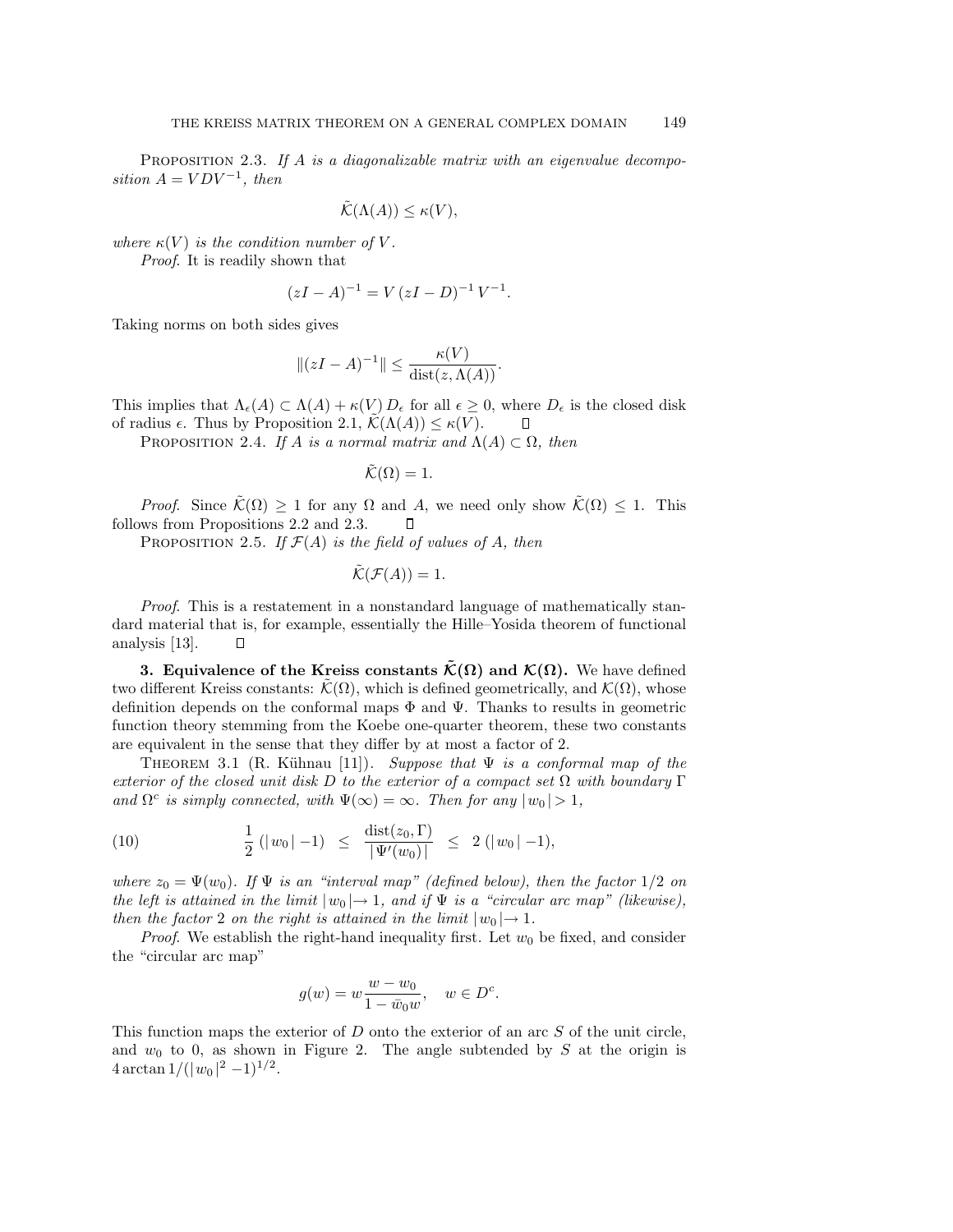

Fig. 2. "Circular arc map," mapping the exterior of D onto the exterior of an arc S of the unit circle.

On the contour  $|w| = 1$ , we have  $|\Psi(w) - \Psi(w_0)| = |\Psi(w) - z_0| \geq \text{dist}(z_0, \Gamma)$ . Thus

(11) 
$$
\frac{|\Psi(w) - \Psi(w_0)|}{|g(w)|} \geq \text{dist}(z_0, \Gamma) \quad \forall \ |w| = 1.
$$

By the minimum principle applied to the analytic function  $(\Psi(\cdot)-\Psi(w_0))/g(\cdot)$  defined on  $D^c$ , (11) holds  $\forall |w| \geq 1$ . In particular,

(12) 
$$
\lim_{w \to w_0} \left| \frac{\Psi(w) - \Psi(w_0)}{g(w)} \right| = \frac{|\Psi'(w_0)|}{|g'(w_0)|} \geq \text{dist}(z_0, \Gamma).
$$

Substituting  $g'(w_0) = w_0/(1 - |w_0|^2)$  into (12) gives

(13) 
$$
\frac{\text{dist}(z_0, \Gamma)}{|\Psi'(w_0)|} \le \frac{|w_0|^2 - 1}{|w_0|} \le 2 \text{dist}(w_0, D).
$$

If  $\Psi$  is a circular arc map, the left-hand inequality of (13) is actually an equality for all  $|w_0| > 1$ . In this case, the factor 2 is attained in the limit as  $|w_0| \to 1$ .

To be precise in the above proof, we actually have to consider contours which are inside  $D^c$ , say,  $|w| = r$  for  $1 < r < |w_0|$ , and then take the limit as r tends to 1. We omit the details.

Next we show the left-hand inequality in  $(10)$ . Again let  $w_0$  be fixed, and this time, consider the "interval map"

$$
h(w) = \frac{(w - w_0)(1 - \bar{w}_0 w)}{4w(|w_0| - 1)^2}, \quad w \in D^c.
$$

This function maps the exterior of  $D$  onto the exterior of an interval  $I$  on the real line, and  $w_0$  to 0, as shown in Figure 3. It is easily shown that

(14) 
$$
I = \left[\frac{1}{4}, \frac{(|w_0|+1)^2}{4(|w_0|-1)^2}\right] = \partial I,
$$

(15) 
$$
h'(w_0) = \frac{1 + |w_0|}{4w_0(1 - |w_0|)}.
$$

Now consider the conformal map  $f = \Psi \circ h^{-1} \circ \kappa$ , where  $\kappa(\xi) = -\xi/(1-\xi)^2$ is the Koebe function defined on the open unit disk  $\stackrel{\circ}{D}$  (a conformal map of  $\stackrel{\circ}{D}$  onto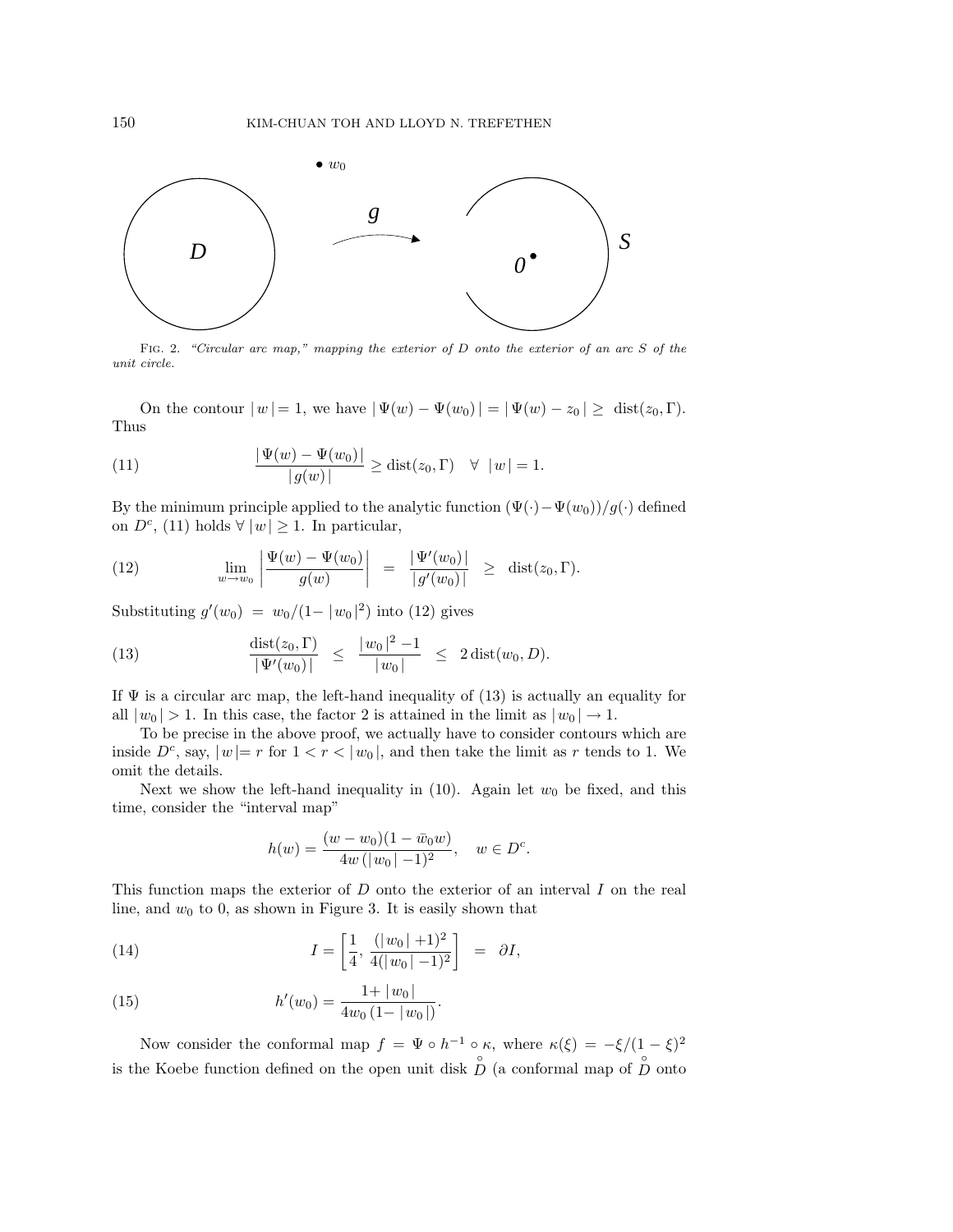

 $\left[1/4, (|w_0|+1)^2/4(|w_0|-1)^2\right].$ FIG. 3. "Interval map," mapping the exterior of D onto the exterior of the interval  $I =$ 



FIG. 4. The function f maps the open unit disk  $\stackrel{\circ}{D}$  onto the exterior of the set  $\Omega \cup L$ .

 $\mathbb{C} \setminus [1/4, \infty)$ . The function f maps the open unit disk onto the exterior of  $\Omega \cup L$ , where L is a curve extending from the boundary of  $\Omega$  to  $\infty$ , as shown in Figure 4.

By the Koebe one-quarter theorem [1, p. 29] applied to the function  $f$ , we have

(16) 
$$
\text{dist}(f(0), \partial f(\overset{\circ}{D})) \geq \frac{1}{4} |f'(0)|.
$$

Now

(17) 
$$
f(0) = \Psi(w_0), \quad f'(0) = \frac{\Psi'(w_0)}{h'(w_0)}, \quad \partial f(\mathring{D}) = \Gamma \cup L,
$$

where

$$
L = \Psi \circ h^{-1} \left( \frac{(|w_0| + 1)^2}{4(|w_0| - 1)^2}, \infty \right).
$$

Substituting (17) into (16) gives

(18) 
$$
\operatorname{dist}(\Psi(w_0), \Gamma) \geq \operatorname{dist}(\Psi(w_0), \Gamma \cup L) \geq \frac{1}{4} \frac{|\Psi'(w_0)|}{|h'(w_0)|}.
$$

Next, substituting (15) into (18) gives

(19) 
$$
\text{dist}(\Psi(w_0), \Gamma) \ge \frac{|\Psi'(w_0)|}{1 + 1/|w_0|} \text{dist}(w_0, D)
$$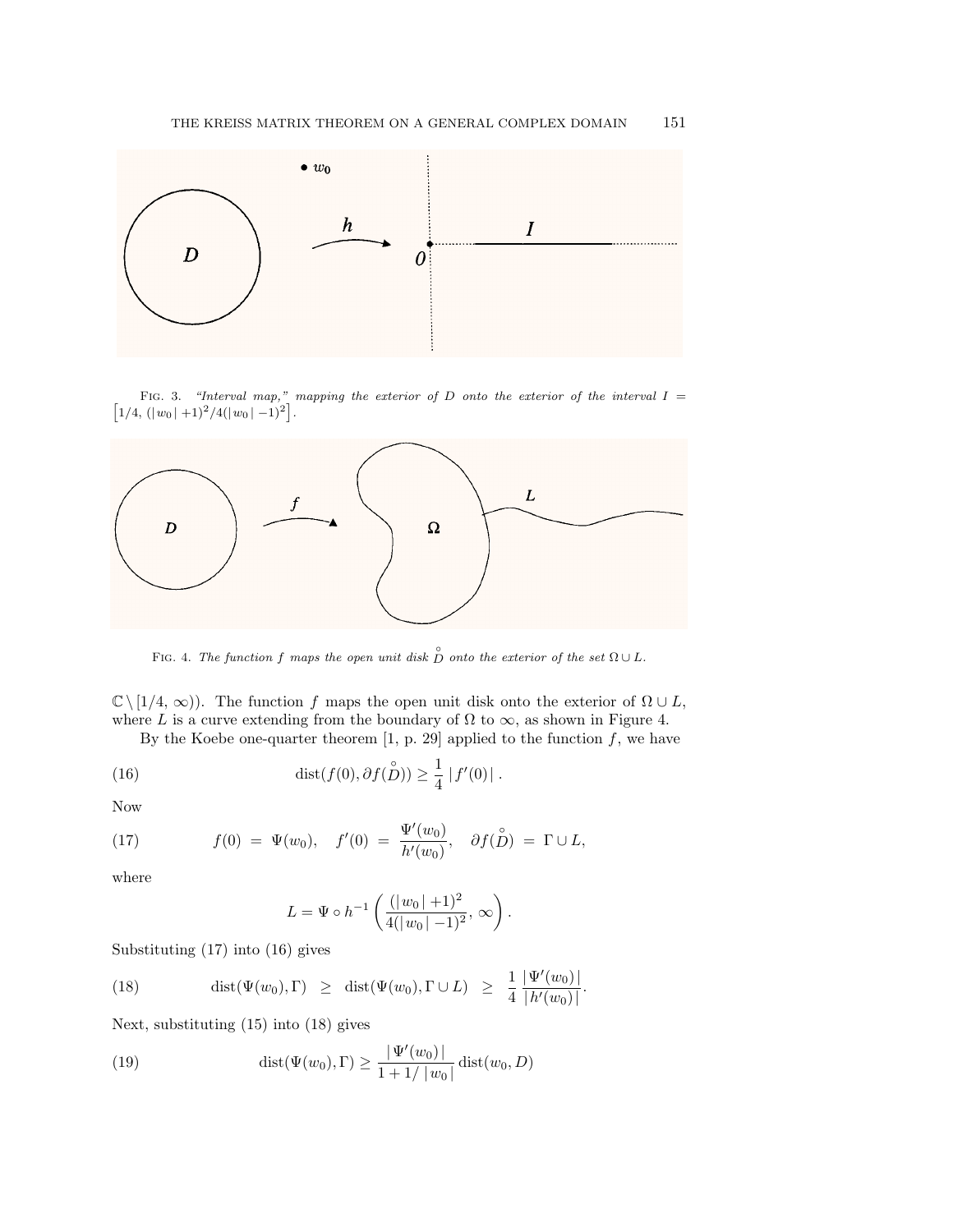$$
\geq \frac{1}{2} \, \left| \, \Psi'(w_0) \, \right| \, \mathrm{dist}(w_0, D).
$$

If  $\Psi$  is an interval map, the inequality of (19) is actually an equality. In this case, the factor  $1/2$  is attained in the limit as  $|w_0| \to 1$ .  $\Box$ 

With the above theorem, it is now easy to show the equivalence of  $\tilde{\mathcal{K}}(\Omega)$  and  $\mathcal{K}(\Omega)$ .

THEOREM 3.2. Suppose  $A$  is a bounded linear operator in a Hilbert space with spectrum  $\Lambda(A) \subset \Omega$ . Then the Kreiss constants (3) and (8) are related by

(20) 
$$
\frac{1}{2} \leq \frac{\tilde{\mathcal{K}}(\Omega)}{\mathcal{K}(\Omega)} \leq 2.
$$

If  $\Omega$  is an interval, then the factor  $1/2$  on the left is attained in the limit as  $\Omega$  becomes an infinitely long interval in the complex plane. If  $\Omega$  is an arc of a circle, then the factor 2 on the right is attained in the limit as  $\Omega$  approaches the full circle.

*Proof.* The result follows readily from Theorem 3.1 and the definitions of  $\mathcal{K}(\Omega)$ and  $\mathcal{K}(\Omega)$ . Л

**4. The Kreiss matrix theorem (I).** In this section, our goal is to establish Theorems 1.1 and 1.3 for a bounded linear operator A in a Hilbert space. The tools that we need are Faber series, the matrix analogue of the Cauchy integral formula, and Bernstein's lemma.

We shall begin with some basic results on Faber series. The following notation will be used in this and later sections:

- $C_r$ : For each  $r \geq 1$ ,  $C_r$  is the circle of radius r centered at the origin. The unit circle  $C_1$  is also denoted by  $C$ .
- $\Gamma_r$ : For each  $r \geq 1$ ,  $\Gamma_r$  denotes the curve  $\Psi(C_r)$ . In the special case  $r = 1$ ,  $Γ_1$  is the boundary of  $Ω$ , and we denote this boundary also by Γ.
- $\Omega_r$ : For each  $r \geq 1$ ,  $\Omega_r$  denotes the closed region in the z-plane enclosed by  $\Psi(C_r)$ .
- $||f||_E$ : For any continuous complex-valued function f defined on a compact subset E of the complex plane,  $||f||_E$  denotes the maximum absolute value of f over E, i.e.,  $||f||_E = \max_{z \in E} |f(z)|$ .
- $P_n$ : The symbol  $P_n$  denotes the set of polynomials of degree at most n.

Suppose f is a function that is analytic in the interior of  $\Omega$  and continuous on  $\Omega$ . The Faber series associated with f is the formal series [2], [6, p. 44], [16]

$$
f(\xi) \sim \sum_{n=0}^{\infty} a_n F_n(\xi), \quad \xi \in \Omega,
$$

where

$$
a_n = \frac{1}{2\pi i} \oint_C \frac{f(\Psi(w))}{w^{n+1}} dw.
$$

Under suitable conditions, the Faber series actually converges to f in  $\Omega$ . One sufficient condition for this is that the series converges uniformly in  $\Omega$  [6, pp. 51–52]. For example, the function  $(z - \xi)^{-1}$ , where  $z \in \Omega^c$  is fixed and  $\xi \in \Omega$ , can be expressed in terms of its Faber series because this series converges uniformly in  $\Omega$ .

LEMMA 4.1. For a fixed  $z \in \Omega^c$ , we have

(21) 
$$
(z - \xi)^{-1} = \sum_{n=0}^{\infty} F_n(\xi) \frac{\Phi'(z)}{\Phi^{n+1}(z)} \text{ for } \xi \in \Omega.
$$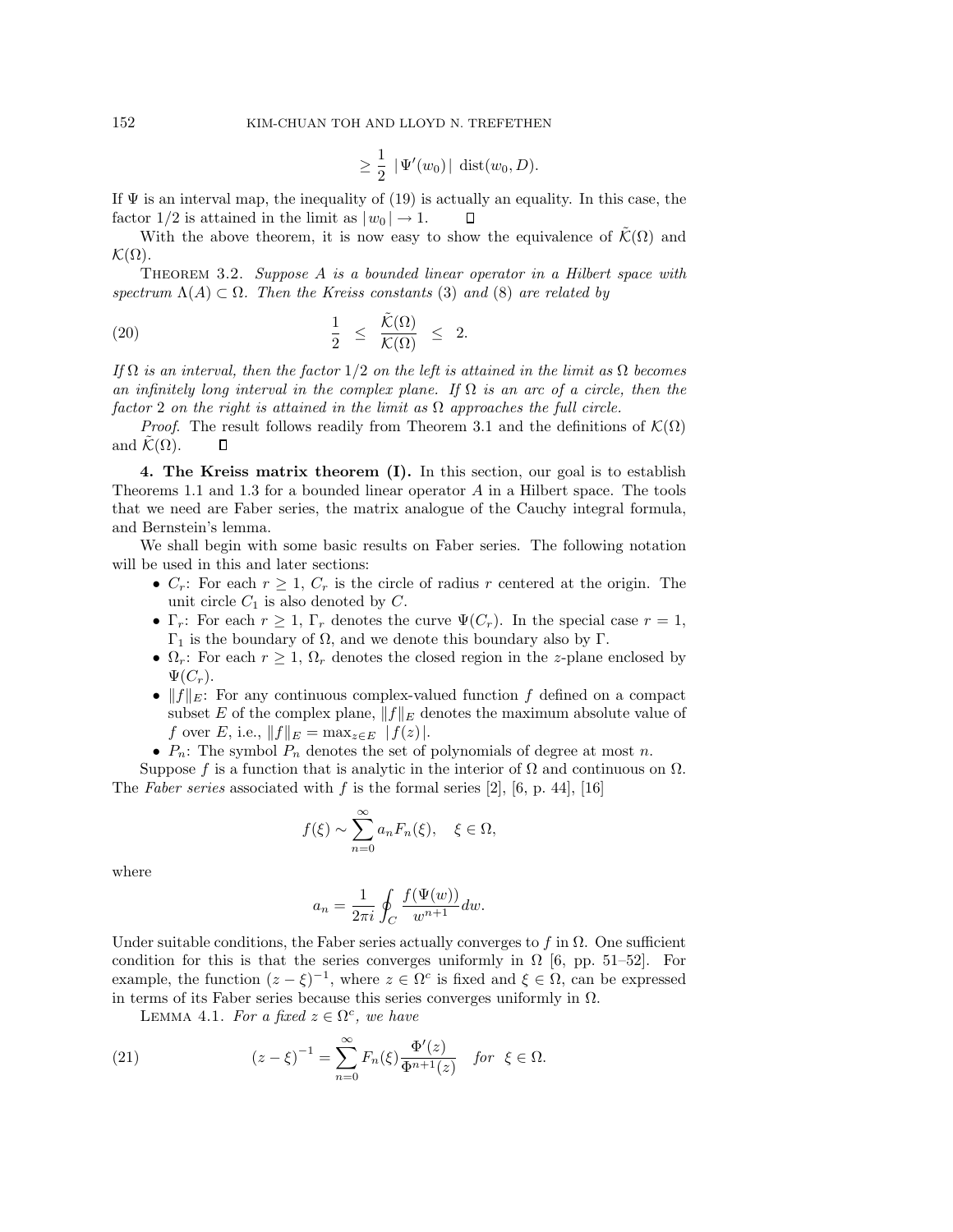Proof. We omit the proof.

We shall establish Theorem 1.3 first and then (4) of Theorem 1.1. Before doing so, let us state the Bernstein lemma.

LEMMA 4.2 (Bernstein). Let  $p_n \in P_n$  be arbitrary. Then

 $\Box$ 

$$
||p_n||_{\Omega_r} \le r^n ||p_n||_{\Omega} \quad \forall \quad r \ge 1.
$$

Proof. See [6, p. 27]. П

Now we can prove Theorem 1.3.

*Proof of Theorem* 1.3. Under the assumption that  $\Lambda(A) \subset \Omega$ , the matrix  $p_n(A)$ can be represented in terms of the resolvent of A via a Cauchy integral (see [5, pp. 555– 577])

(22) 
$$
p_n(A) = \frac{1}{2\pi i} \oint_{\Gamma_r} (zI - A)^{-1} p_n(z) dz
$$

for any  $r > 1$ . Taking norms on both sides, we obtain the inequalities

(23) 
$$
||p_n(A)|| \leq \frac{1}{2\pi} \oint_{\Gamma_r} ||(zI - A)^{-1}|| |p_n(z)|| dz|
$$

$$
\leq \frac{||p_n||_{\Omega_r}}{2\pi} \oint_{\Gamma_r} ||(zI - A)^{-1}|| |dz|.
$$

On the contour  $\Gamma_r$ , the resolvent norm  $\|(zI - A)^{-1}\|$  is bounded above by  $\mathcal{K}|\Phi'(z)|/(r-1)$ , and  $||p_n||_{\Omega_r}$  is bounded above by  $r^n||p_n||_{\Omega_r}$  (by the Bernstein lemma). The inequality (23) thus reduces to

$$
(24) \qquad \|p_n(A)\| \leq \mathcal{K} \frac{\|p_n\|_{\Omega}}{2\pi} \frac{r^n}{r-1} \oint_{\Gamma_r} |\Phi'(z)| |dz| \leq \mathcal{K} \|p_n\|_{\Omega} \frac{r^{n+1}}{r-1}.
$$

In deriving (24), we have used the equality

$$
\oint_{\Gamma_r} |\Phi'(z)| |dz| = \oint_{C_r} |dw| = 2\pi r.
$$

Taking  $r = 1 + 1/(n + 1)$  in (24) and noting that  $r^{n+1} \le e$  completes the proof.  $\Box$ 

The proof of Theorem 1.3 is essentially based on ideas taken from [12], with the additional application of the Bernstein lemma. The Cauchy integral formula (22) is the standard tool that provides a link between the matrix or operator  $p_n(A)$  and the resolvent  $(zI - A)^{-1}$  of A, and this is the main tool that we use in this paper.

Proof of (4) of Theorem 1.1. The result follows immediately by applying the proof of Theorem 1.3 to the formula

$$
F_n(A) = \frac{1}{2\pi i} \oint_{C_r} w^n \Psi'(w) (\Psi(w)I - A)^{-1} dw, \quad r > 1. \quad \Box
$$

Next we complete the proof of Theorem 1.1 by establishing the inequality (5), which states that the Kreiss constant  $\mathcal{K}(\Omega)$  is bounded by the supremum of the norms  $\{||F_n(A)||\}$ . In the case of the standard Kreiss matrix theorem, a proof of such a result depends on the power series expansion of  $(zI - A)^{-1}$ . Here, the Faber series expansion of  $(zI - A)^{-1}$  is required.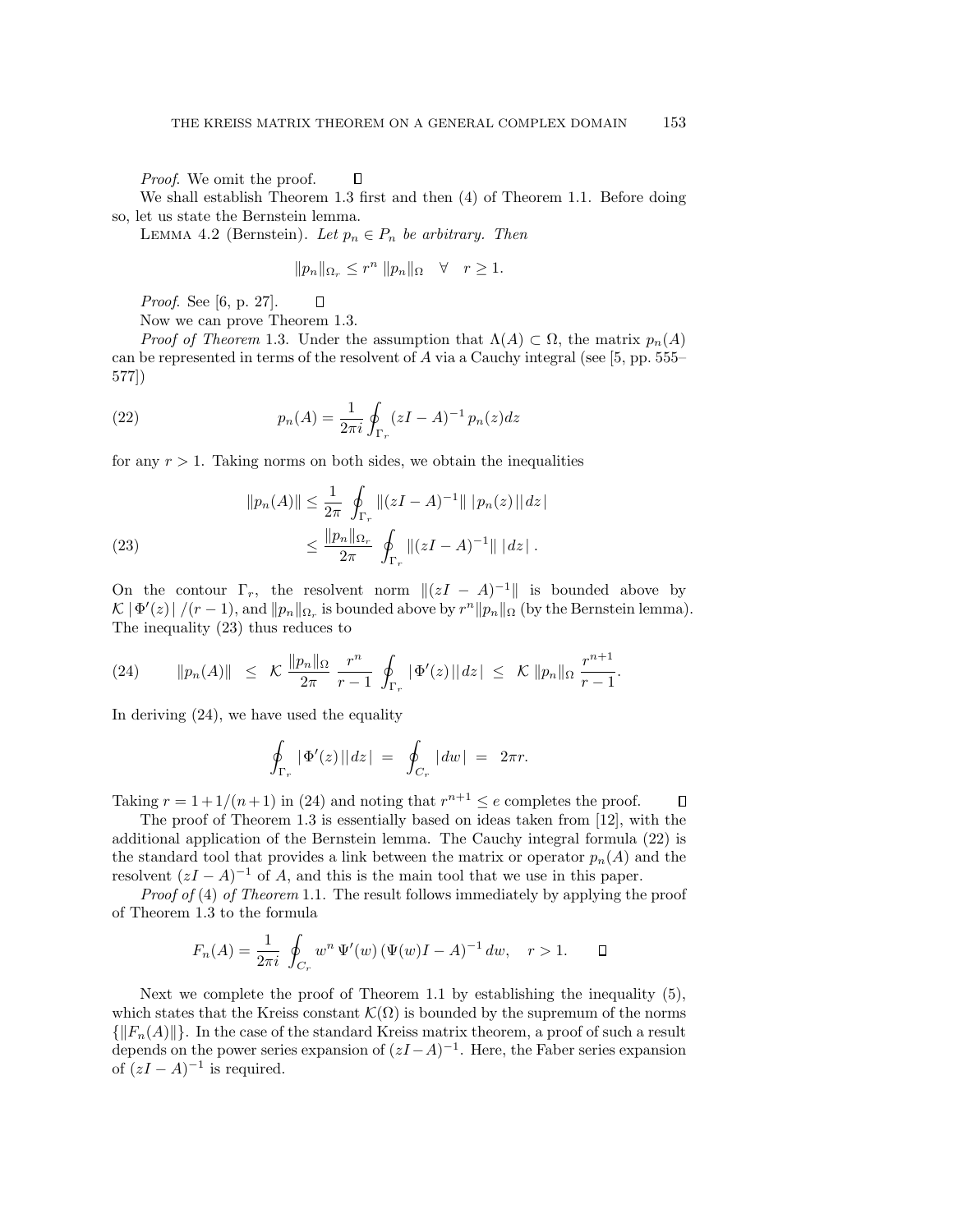LEMMA 4.3. Suppose  $\Lambda(A) \subset \Omega$ . Then

(25) 
$$
(zI - A)^{-1} = \sum_{n=0}^{\infty} \frac{\Phi'(z)}{\Phi^{n+1}(z)} F_n(A) \quad \forall \ z \in \Omega^c.
$$

Proof. By Theorem 16 in [5, p. 571], (25) is an easy consequence of Lemma 4.1. О

*Proof of* (5) of Theorem 1.1. Suppose  $\sup_{n>0} ||F_n(A)|| < \infty$ . First we prove that  $\Lambda(A) \subset \Omega$ . Suppose there exists  $\lambda \in \Lambda(A) \cap \Omega^c$ . Then

$$
\sup_n |F_n(\lambda)| \le \sup_n ||F_n(A)|| < \infty.
$$

But we also have (see [16])

$$
\lim_{n \to \infty} |F_n(\lambda)|^{1/n} = |\Phi(\lambda)|,
$$

which implies that  $\sup_n |F_n(\lambda)| = \infty$  since  $|\Phi(\lambda)| > 1$ . Thus we have a contradiction. Hence  $\Lambda(A) \subset \Omega$ .

Now we prove the inequality (5). Let  $z \in \Omega^c$  be fixed. Taking norms on both sides of (25) gives

(26)  
\n
$$
\|(zI - A)^{-1}\| \le \sup_{n\ge 0} \|F_n(A)\| \sum_{k=0}^{\infty} \left| \frac{\Phi'(z)}{\Phi^{n+1}(z)} \right|
$$
\n
$$
= \sup_{n\ge 0} \|F_n(A)\| \frac{|\Phi'(z)|}{|\Phi(z)| - 1},
$$

П

and (5) follows from (26).

An analogue of (5) for a sequence of polynomials  $\{p_n : p_n \in P_n\}$  can be derived from (5), but it is much less elegant. We give the result in the next corollary, for the sake of completeness.

COROLLARY 4.1. Suppose  $\{p_n : p_n \in P_n, n \geq 0\}$  is a sequence of polynomials,  $\Lambda(A) \subset \Omega$ , and  $\sup_{n\geq 0} ||p_n(A)|| < \infty$ . Let **a** denote the upper triangular array of Faber coefficients associated with  $\{p_n\}$ , i.e., for  $0 \le k \le n$ ,  $n = 0, 1, 2, \ldots$ ,

$$
a_{kn} = \frac{1}{2\pi i} \oint_C \frac{p_n(\Psi(w))}{w^{k+1}} dw.
$$

If the inverse **b** of **a** exists and  $\|\mathbf{b}\|_1 := \sup_{n\geq 0} \sum_{k=0}^n |b_{kn}| < \infty$ , then

(27) 
$$
\mathcal{K}(\Omega) \leq ||\mathbf{b}||_1 \sup_{n\geq 0} ||p_n(A)||.
$$

*Proof.* Let  $\mathcal{P} = \sup\{\|p_n(A)\| : n \geq 0\}$ . From the Faber series representation of  $p_n$ , we have

$$
p_n(A) = \sum_{k=0}^n a_{kn} F_k(A), \quad n = 0, 1, 2, \dots
$$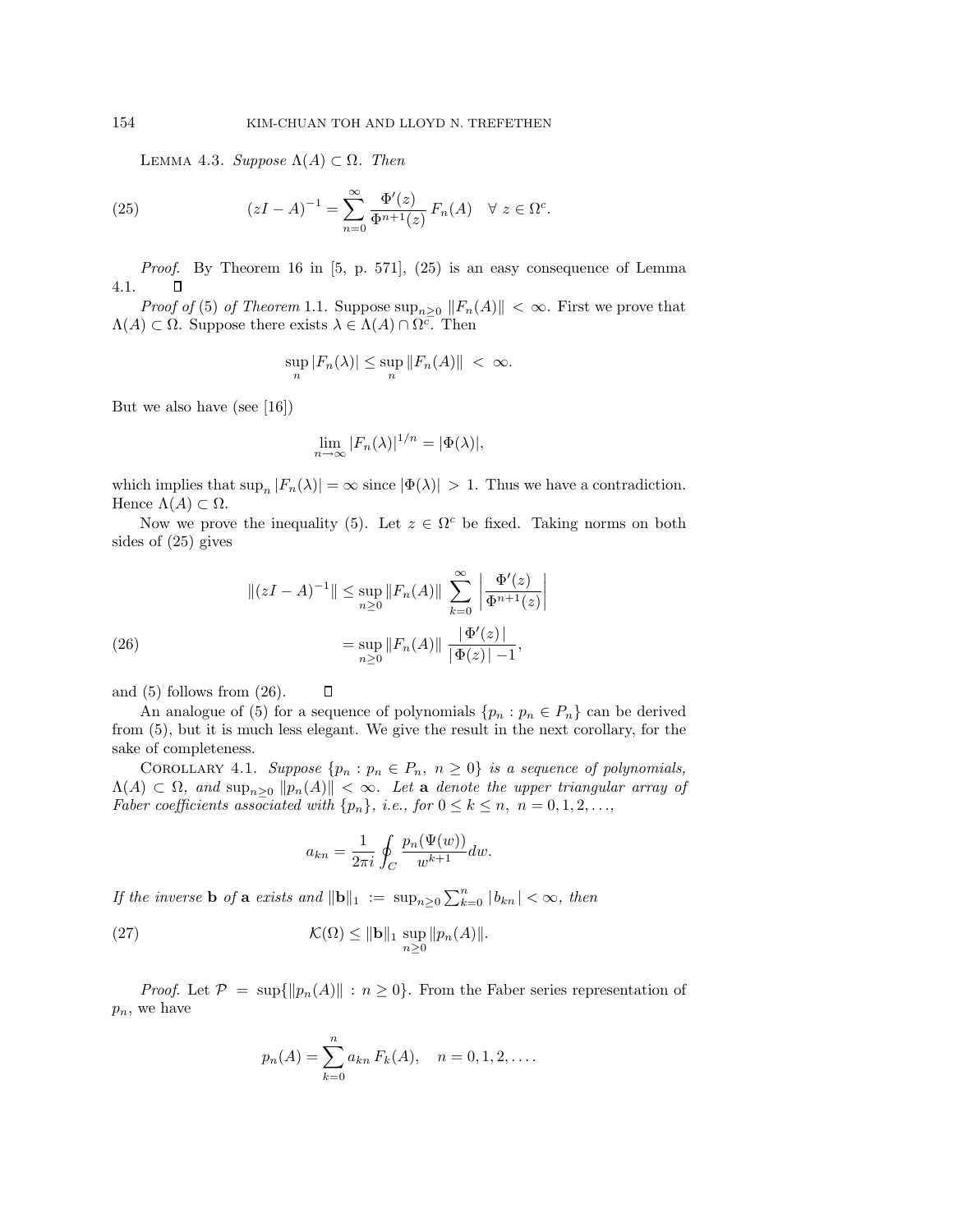Thus

$$
F_n(A) = \sum_{k=0}^n b_{kn} p_k(A), \quad n = 0, 1, 2, \dots,
$$
  

$$
||F_n(A)|| \le \sum_{k=0}^n |b_{kn}| ||p_k(A)|| \le \mathcal{P} \sum_{k=0}^n |b_{kn}|.
$$

This implies that

$$
\sup_{n\geq 0} ||F_n(A)|| \leq \mathcal{P} \sup_{n\geq 0} \sum_{k=0}^n |b_{kn}| = \mathcal{P} ||\mathbf{b}||_1.
$$

By Theorem 1.1, we have established (27).  $\Box$ 

The Kreiss matrix theorem as formulated so far is scaled to the domain  $\Omega$ . However, it is an easy matter to extend this to the domain  $\Omega_r$  for any fixed  $r \geq 1$  by scaling the conformal map  $\Phi$  of  $\Omega$  by r. We conclude this section with a theorem summarizing this extension.

THEOREM 4.1. Suppose  $\Lambda(A) \subset \Omega$  and  $\mathcal{K}(\Omega) < \infty$ . For each fixed  $r \geq 1$ , let  $\mathcal{K}_r$ be the Kreiss constant with respect to the domain  $\Omega_r$ . If  $p_n$  is a polynomial of degree n and  $F_n$  is the nth Faber polynomial associated with  $\Omega$ , then the following bounds hold for any  $n \geq 0$ :

(28) 
$$
||p_n(A)|| \le e(n+1) r^n \mathcal{K}_r ||p_n||_{\Omega};
$$

(29) 
$$
||F_n(A)|| \le e(n+1) r^n K_r;
$$

(30) 
$$
\mathcal{K}_r \leq \sup_{n \geq 0} ||F_n(A)||/r^n.
$$

In addition,

(31) 
$$
\mathcal{K}_r = \inf \left\{ C : \|(zI - A)^{-1}\| \leq \frac{C |\Phi'(z)|}{|\Phi(z)| - r} \quad \forall \ z \notin \Omega_r \right\},
$$

where  $\Phi$  is the conformal map associated with  $\Omega$ .

Proof. First, we note that (28) follows from Theorem 1.3 with an application of the Bernstein lemma.

Next we note that the conformal map associated with the domain  $\Omega_r$  is simply  $\Phi(\cdot)/r$ . Hence the *n*th Faber polynomial associated with  $\Omega_r$  is  $F_n(\cdot)/r^n$ . With this observation, (29) and (30) follow from Theorem 1.1.

Finally, (31) follows from the definition of  $\mathcal{K}_r$ . П

**5. The Kreiss matrix theorem (II).** Let  $N = \dim(\mathcal{H})$ . In this section, we shall assume that N is finite and that the boundary  $\Gamma$  of  $\Omega$  is a rectifiable Jordan curve or a slit in the complex plane. We assume further that  $\Gamma$  is of bounded total rotation. The total rotation of  $\Gamma$ , denoted by  $V$ , is the total variation in the argument of the tangent to the curve  $\Gamma$  as the curve is described once; see [6, p. 45] for details. If  $\Omega$  is a convex domain, then V is  $2\pi$ ; if it is a polygon, then V is the total exterior turning angle. A region  $\Omega$  for which  $\Gamma$  is of bounded total rotation need not have an interior; it might be, for example, the interval  $[-1, 1]$  or a circular arc.

The Kreiss matrix theorem of the last section gives an upper bound for  $||F_n(A)||$ that depends linearly on n. Here we establish another upper bound for  $||F_n(A)||$  that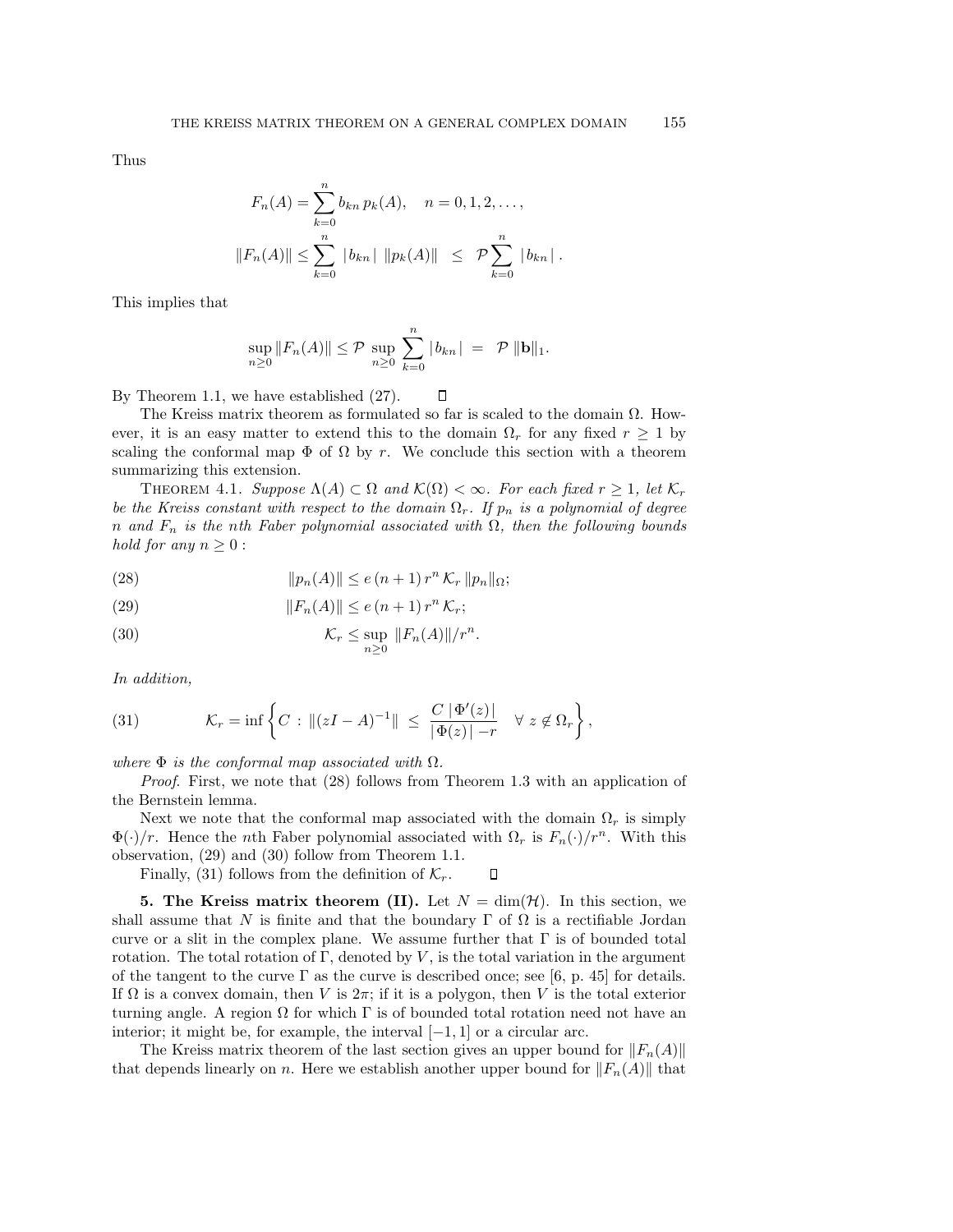depends linearly on N and at most logarithmically on n; if  $\Gamma$  is smooth, it depends only on N. The proof of these results depend on a sequence of lemmas established in Appendix A.

THEOREM 5.1. Suppose A is a bounded linear operator in a finite-dimensional Hilbert space H with dim(H) = N,  $\Lambda(A) \subset \Omega$ , and  $\mathcal{K}(\Omega) < \infty$ . Let V be the total rotation of Γ. Then  $\forall n \geq 0$ ,

(32) 
$$
||F_n(A)|| \leq \mathcal{K} e^{-\frac{V}{2\pi}} (4N + 1 + \alpha_n),
$$

where

(33) 
$$
\alpha_n := \frac{2}{V} \int_{|w|=1+1/n} \frac{|\Psi''|}{|\Psi'|} |dw| \leq \frac{4}{\pi} [1 + \operatorname{arcsinh}(2n+1)].
$$

*Proof.* As in the proof of Theorem 1.1, we can express  $F_n(A)$  in terms of the resolvent of A via the Cauchy integral formula,

$$
F_n(A) = \frac{1}{2\pi i} \int_{C_r} w^n \left( \Psi(w)I - A \right)^{-1} \Psi'(w) \, dw \quad \forall \ r > 1.
$$

Let  $u, v$  be N-vectors such that  $||u|| = ||v|| = 1$ . Then

(34) 
$$
v^* F_n(A) u = \frac{1}{2\pi i} \int_{C_r} w^n R(\Psi(w)) \Psi'(w) dw \quad \forall \ r > 1,
$$

where  $R(z) = v^*(zI - A)^{-1}u$ . It can be shown that  $R(z)$  is a rational function of order  $(N-1, N)$  with the characteristic polynomial det( $zI - A$ ) as its denominator (hence  $R(z)$  has poles only inside  $\Omega$ ).

Performing integration by parts in (34) gives

$$
2\pi i \left(v^* F_n(A) u\right) = \frac{-1}{n+1} \int_{C_r} w^{n+1} \frac{d}{dw} \left[R(\Psi(w)) \Psi'\right] dw,
$$

implying that

(35) 
$$
|2\pi v^* F_n(A)u| \le \frac{r^{n+1}}{n+1} \int_{C_r} \left| \frac{d}{dw} [R(\Psi(w))\Psi'] \right| |dw|
$$
  

$$
\le \frac{r^{n+1}}{n+1} \left[ \int_{C_r} |\Psi'^2 R'(\Psi)| |dw| + \int_{C_r} |\Psi'' R(\Psi)| |dw| \right].
$$

Using the inequality of (58) in Lemma A.1, we get

$$
|2\pi v^* F_n(A)u| \le \frac{r^{n+1}}{n+1} \left[ \int_{C_r} |h'| |\Psi'R(\Psi)| |dw| + 2 \int_{C_r} |\Psi''R(\Psi)| |dw| \right]
$$
  

$$
\le \frac{r^{n+1}}{n+1} ||R(\Psi)\Psi'||_{C_r} \left[ \int_{C_r} |h'| |dw| + 2 \int_{C_r} \frac{|\Psi''|}{|\Psi'|} |dw| \right],
$$

where  $h(w) = \arg(w \Psi'(w)^2 R'(\Psi(w))).$ 

On the contour  $C_r$ ,  $|R(\Psi(w))\Psi'(w)| \leq \mathcal{K}/(r-1)$ . Thus we have

$$
|2\pi v^* F_n(A)u| \leq \frac{\mathcal{K}r^{n+1}}{(n+1)(r-1)} \left[ \int_{C_r} |h'| \, |dw| + 2 \int_{C_r} \frac{|\Psi''|}{|\Psi'|} |dw| \right].
$$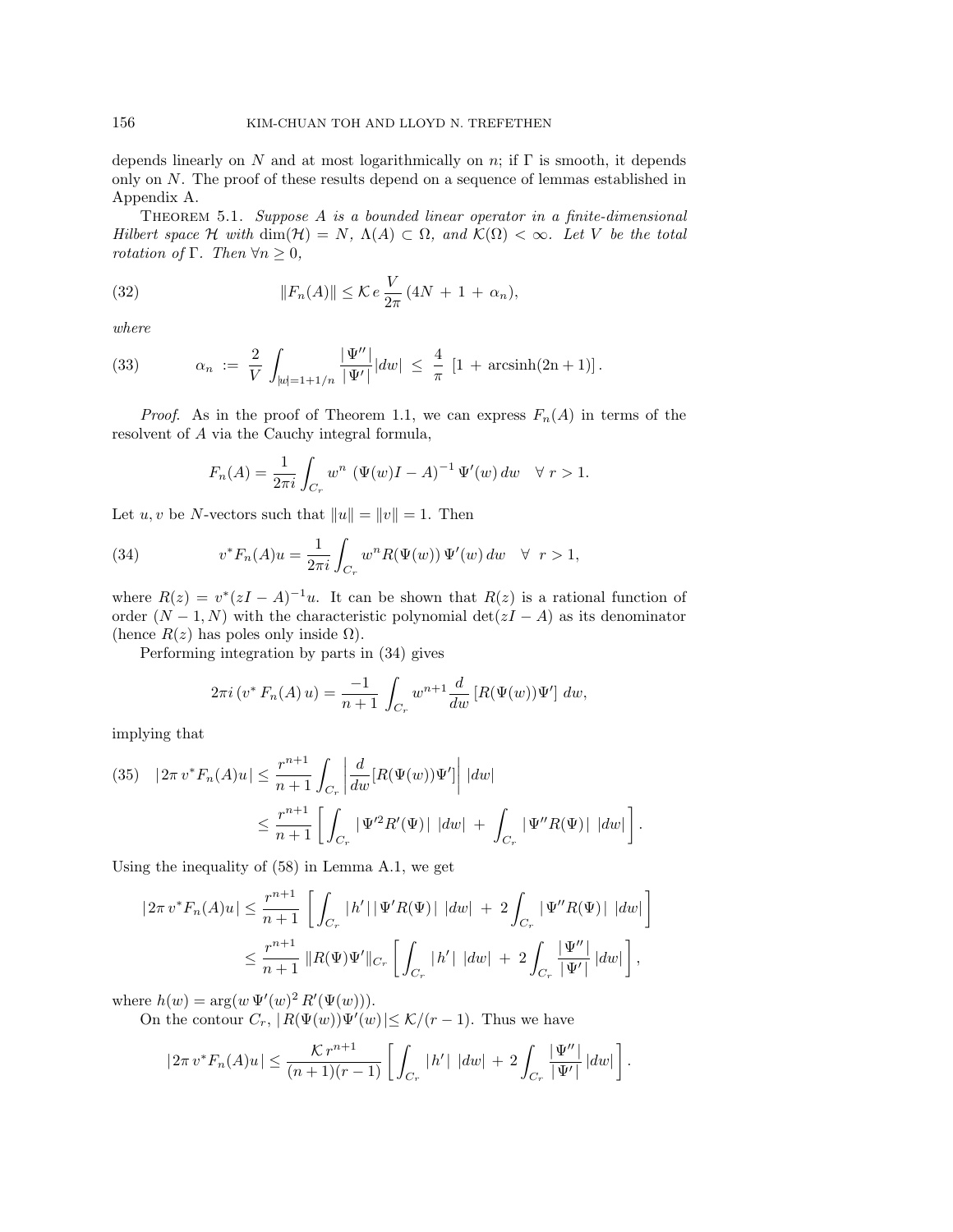Taking  $r = 1 + 1/n$  and using the inequality of (59) in Lemma A.2, we get

(36) 
$$
|v^*F_n(A)u| \leq \mathcal{K}e\left[\frac{V}{2\pi}(4N+1) + \frac{1}{\pi}\int_{|w|=1+1/n}\frac{|\Psi''|}{|\Psi'|}|dw|\right]
$$

$$
\leq \mathcal{K}e\frac{V}{2\pi}(4N+1+\alpha_n).
$$

Since  $||F_n(A)||$  is the supremum of  $|v^*F_n(A)u|$  over all unit vectors u and v, (32) follows from (36), and by Lemma A.3, it is easy to show that  $\alpha_n$  satisfies the inequality of (33). This completes the proof.  $\Box$ 

Ideally, one would like to have a bound that depends only on  $N$  in Theorem 5.1, as is the case with the standard Kreiss matrix theorem. However we have been unable to prove such a bound without making a stronger assumption on Γ. If we assume that  $\Gamma$  is twice continuously differentiable, then indeed we have a bound that depends only on N. This is the content of Theorem 1.2, whose proof follows easily from Theorem 5.1.

Proof of Theorem 1.2. From Theorem 5.1, we have

(37) 
$$
||F_n(A)|| \leq \mathcal{K}e \frac{V}{2\pi} (4N + 1 + \alpha),
$$

where  $\alpha$  is a constant independent of n, defined by

(38) 
$$
\alpha := \sup_{n \geq 0} \alpha_n = \frac{2}{V} \int_C \frac{|\Psi''(w)|}{|\Psi'(w)|} |dw|.
$$

(Note that  $\alpha_n$  increases with n.) Under the assumption that  $\Gamma$  is twice continuously differentiable,  $\alpha$  is finite, and therefore Theorem 1.2 is proved with

$$
C_\Omega = \frac{V}{2\pi}\,\left(4\,+\,\frac{1+\alpha}{N}\right).\qquad\Box
$$

Again, some of the ideas in the proof of Theorem 5.1 are taken from [12].

Like the first version of the Kreiss matrix theorem in the last section, analogous results of Theorem 4.1 scaled to the domain  $\Omega_r$  can also be established for Theorem 5.1. This goes exactly as before, so we omit stating the results.

**6. The Kreiss matrix theorem for the unit interval [***−***1***,* **1].** We have shown in section 5 that if the boundary of  $\Omega$  is smooth, then  $||F_n(A)||$  can be bounded in terms of N, independently of n. For a domain  $\Omega$  such that the associated conformal map  $\Psi$  has the form

(39) 
$$
\Psi(w) = c w + \sum_{k=0}^{p} \frac{c_k}{w^k},
$$

where p is some nonnegative integer, it is also possible to bound  $||F_n(A)||$  in terms of N, independently of n, even if  $\partial\Omega$  is not smooth. In this section, we illustrate how this can be done for the special case  $\Omega = [-1, 1]$ . With this special case, it should be clear to the reader how an analogous result can be established for the general case.

For the unit interval  $\Omega = [-1, 1], \Psi(w)$  and  $\Psi'(w)$  are given by

$$
\Psi(w) = \frac{1}{2} \left( w + \frac{1}{w} \right), \qquad |w| > 1,
$$
  

$$
\Psi'(w) = \frac{1}{2} \left( 1 - \frac{1}{w^2} \right).
$$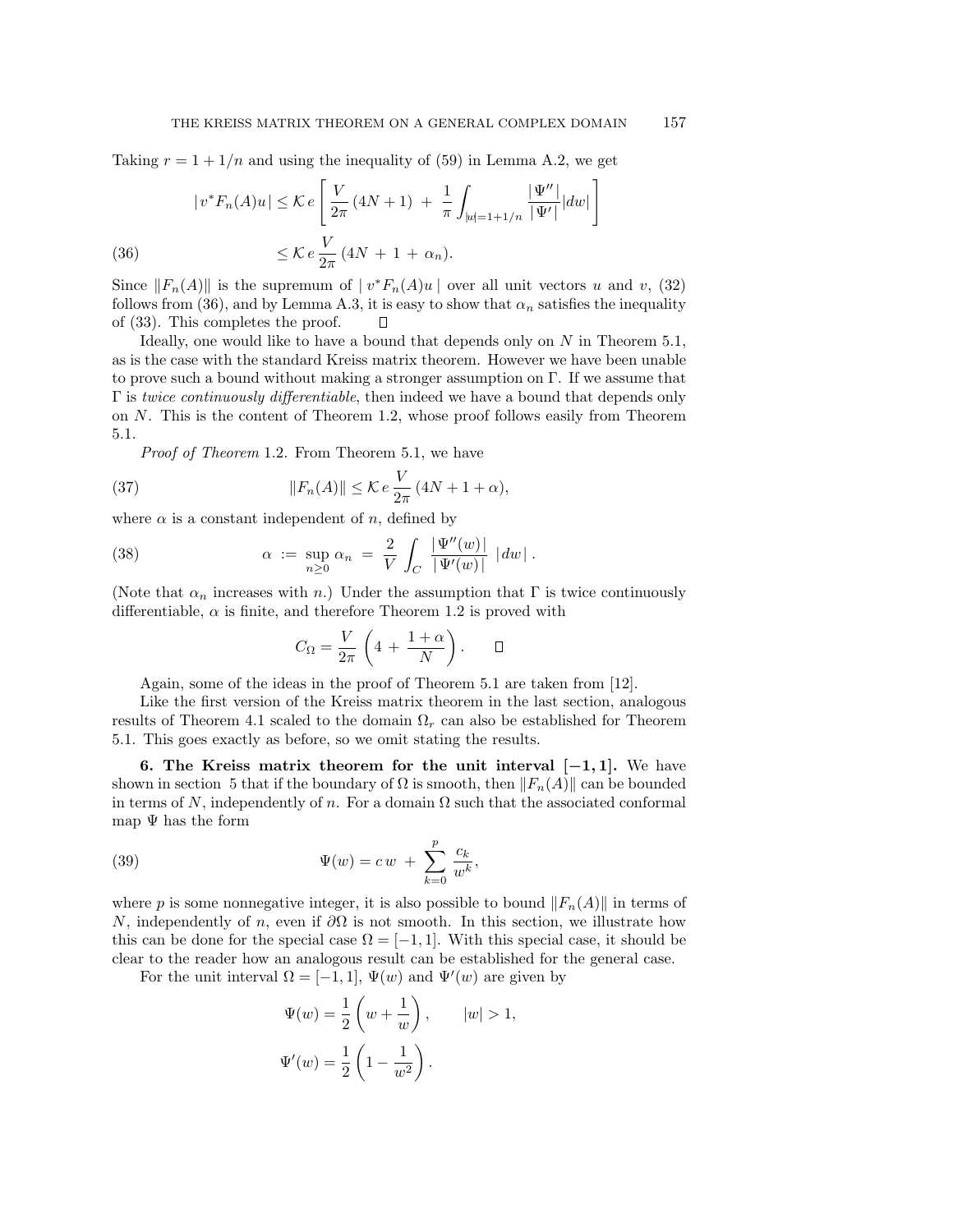It is well known that for  $n \geq 1$ , the *n*th Faber polynomial  $F_n(z)$  associated with [−1, 1] is given by  $F_n(z)=2T_n(z)$ , where  $T_n(z) := \cos(n \arccos(z))$  is the nth Chebyshev polynomial. By means of Spijker's lemma, we shall establish a Kreiss matrix theorem for  $[-1, 1]$ , giving a bound for  $||T_n(A)||$  in terms of N. We state Spijker's lemma first and then prove the Kreiss matrix theorem.

LEMMA 6.1 (Spijker's lemma). Suppose R is a rational function of order N. For any  $r > 0$  such that R has no poles on  $C_r$ , there holds

$$
\int_{C_r} |R'(w)| \, |dw| \le 2\pi N \, ||R||_{C_r}.
$$

*Proof.* See [17] or [20].

Theorem 6.1. Suppose A is a bounded linear operator in a finite-dimensional Hilbert space H with dim( $\mathcal{H}$ ) = N,  $\Lambda(A) \subset [-1,1]$ , and  $\mathcal{K}(\Omega) < \infty$ . Then

(40) 
$$
||T_n(A)|| \le e(N+1) \mathcal{K}(\Omega),
$$

where  $T_n(z) = \cos(n \arccos(z))$ , for  $n = 1, 2, \ldots$  Consequently,

 $\Box$ 

(41) 
$$
\sup_{n\geq 0} ||T_n(A)|| \leq e(N+1) \mathcal{K}(\Omega).
$$

*Proof.* For any unit N-vectors u and v, we have, as in  $(35)$ ,

$$
|2\pi v^*(2T_n(A))u| \le \frac{r^{n+1}}{n+1} \int_{C_r} \left| \frac{d}{dw} [R(\Psi(w))\Psi'(w)] \right| |dw|
$$
  
= 
$$
\frac{r^{n+1}}{n+1} \int_{C_r} |q'(w)| |dw|,
$$

where R is a rational function of order  $(N-1, N)$  and  $q(w) = R(\Psi(w))\Psi'(w)$ . Since  $\Psi$  and  $\Psi'$  are rational functions of order  $(2, 1)$  and  $(2, 2)$ , respectively, it is readily shown that q is a rational function of order  $(2N + 1, 2N + 2)$ . Applying Spijker's lemma to the rational function q and noting that  $||q||_{C_r} \leq \mathcal{K}/(r-1)$  on the contour  $C_r = \{w : |w| = r\}$ , we obtain

(42) 
$$
|v^*T_n(A)u| \leq \frac{r^{n+1}}{(n+1)(r-1)} (N+1) \mathcal{K}.
$$

Now (40) follows by taking  $r = 1 + 1/(n + 1)$  in (42).  $\Box$ 

Next we give an example, analogous to a similar example in [12] for the standard Kreiss matrix theorem, to show that the linear dependence  $N$  in (41) is sharp.

Consider the  $N \times N$  matrix

(43) 
$$
A = \begin{bmatrix} x_1 & \gamma & & \\ & \ddots & \ddots & \\ & & x_{N-1} & \gamma \\ & & & x_N \end{bmatrix},
$$

where  $\gamma$  is a positive real number greater than 3 and

(44) 
$$
x_i = \cos\left(\frac{i-1}{N-1}\pi\right), \quad i = 1, ..., N.
$$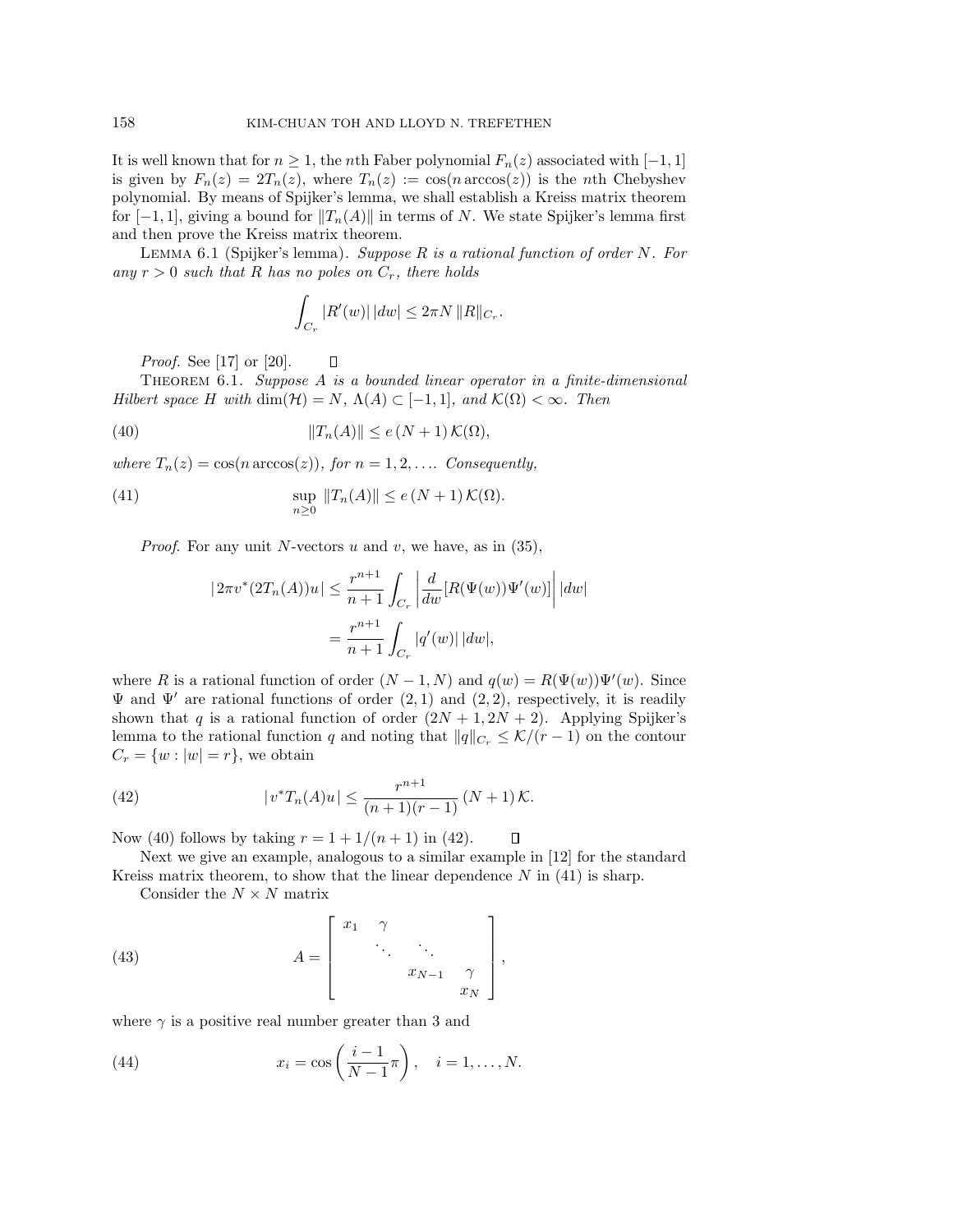For this particular matrix, we have

$$
(45) (zI - A)^{-1} = \begin{bmatrix} \frac{1}{z - x_1} & \frac{\gamma}{\prod_{i=1}^2 (z - x_i)} & \cdots & \frac{\gamma^{N-1}}{\prod_{i=1}^N (z - x_i)} \\ \vdots & \vdots & \ddots & \vdots \\ \frac{1}{z - x_{N-1}} & \frac{\gamma}{\prod_{i=N-1}^N (z - x_i)} \\ \frac{1}{z - x_N} & \frac{1}{z - x_N} \end{bmatrix}
$$

and

$$
T_n(A) = \frac{1}{2\pi i} \int T_n(z)(zI - A)^{-1} dz
$$
  
\n
$$
= \frac{1}{2\pi i} \begin{bmatrix} \int \frac{T_n(z)}{(z - x_1)} dz & \cdots & \int \frac{\gamma^{N-1} T_n(z)}{\prod_{i=1}^N (z - x_i)} dz \\ \vdots & \vdots \\ \int \frac{T_n(z)}{(z - x_N)} dz \end{bmatrix}
$$
  
\n(46)  
\n
$$
= \begin{bmatrix} T_n[x_1] & \gamma T_n[x_1, x_2] & \cdots & \gamma^{N-1} T_n[x_1, \cdots, x_N] \\ \vdots & \vdots \\ \Gamma_n[x_{N-1}] & \gamma T_n[x_{N-1}, x_N] \\ T_n[x_N] & T_n[x_N] \end{bmatrix},
$$

where  $T_n[x_i,\ldots,x_j]$  denotes the divided difference of the polynomial  $T_n$  with respect to the points  $x_i, \ldots, x_j$ .

To show that the linear dependence on  $N$  in  $(41)$  is sharp, we need to establish a result of the form  $\sup_{n\geq 0} ||T_n(A)|| \geq c N K$  for some constant c independent of N.

THEOREM 6.2. For the matrix A of  $(43)$ , we have

(47) 
$$
\frac{\gamma-3}{2\pi\gamma} (N-1) \mathcal{K} \leq \sup_{n\geq 0} ||T_n(A)||,
$$

where  $T_n(z) = \cos(n \cos^{-1}(z)), z \in [-1, 1]^c$ .

Proof. For readability, we divide the proof into three parts.

(a) It is clear that

(48) 
$$
\sup_{n\geq 0} ||T_n(A)|| \geq ||T_{N-1}(A)||
$$

$$
\geq \gamma^{N-1} T_{N-1}[x_1,\ldots,x_N] = \gamma^{N-1} 2^{N-2}.
$$

(b) We need an upper bound for K. But first we must obtain an upper bound for  $||(zI - A)^{-1}||_2$ , where  $z \in [-1, 1]^c$ . For this purpose, we shall use the inequality

$$
||(zI - A)^{-1}||_2^2 \le ||(zI - A)^{-1}||_1 ||(zI - A)^{-1}||_{\infty}.
$$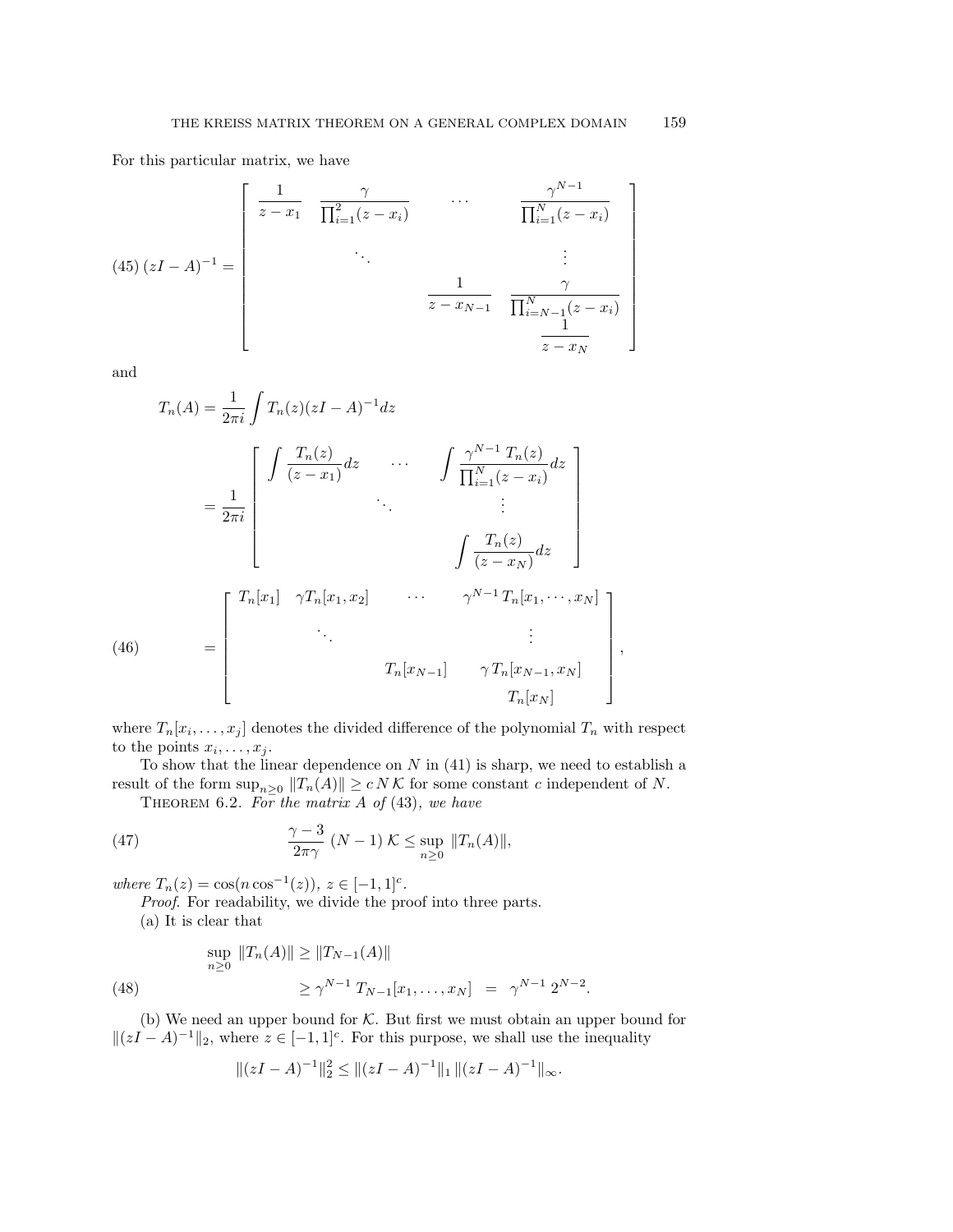It is easily shown that

(49) 
$$
\| (zI - A)^{-1} \|_1 = \frac{1}{\gamma} \sum_{k=1}^N \prod_{i=N-k+1}^N \frac{\gamma}{|z - x_i|},
$$

(50) 
$$
\| (zI - A)^{-1} \|_{\infty} = \frac{1}{\gamma} \sum_{k=1}^{N} \prod_{i=1}^{k} \frac{\gamma}{|z - x_i|}.
$$

Now consider the region  $E$  defined by

$$
E = \{ z \in \mathbb{C} : |z - x_i| \leq 3 \quad \forall i = 1, \dots, N \}.
$$

Noting that if  $z \in E^c$ , then  $|z - x_i| \ge 1$  for all  $i = 1, ..., N$ , and with some algebraic manipulations in (49) and (50), we obtain

$$
\|(zI - A)^{-1}\|_1, \|(zI - A)^{-1}\|_{\infty} \le \begin{cases} \frac{\gamma^N}{(\gamma - 1) \operatorname{dist}(z, \Omega)} & \text{if } z \in E^c, \\ \frac{1}{(\gamma - 3)} \frac{\gamma^N}{\prod_{i=1}^N |z - x_i|} & \text{if } z \in E \cap [-1, 1]^c. \end{cases}
$$

Therefore

(51) 
$$
\|(zI - A)^{-1}\|_2 \le \begin{cases} \frac{\gamma^N}{(\gamma - 1) \operatorname{dist}(z, \Omega)} & \text{if } z \in E^c, \\ \frac{1}{(\gamma - 3)} \frac{\gamma^N}{\prod_{i=1}^N |z - x_i|} & \text{if } z \in E \cap [-1, 1]^c. \end{cases}
$$

(c) Finally, recall that  $\tilde{\mathcal{K}}$  is the supremum of the function dist( $z, \Omega$ )  $||(zI - A)^{-1}||_2$ over the region  $[-1, 1]$ <sup>c</sup>. From (51), we get

$$
(52) \quad \tilde{\mathcal{K}} \leq \frac{\gamma^N}{\gamma - 3} \max \left\{ \sup_{z \in [-1,1]^c} \frac{\operatorname{dist}(z,\Omega)}{\prod_{i=1}^N |z - x_i|}, 1 \right\} \; = \; \pi \, \frac{\gamma^N}{\gamma - 3} \, \frac{2^{N-2}}{N-1},
$$

where  $(52)$  follows from Lemma 6.2. Comparing  $(48)$  and  $(52)$ , we get

(53) 
$$
\tilde{\mathcal{K}}\left(N-1\right)\frac{\gamma-3}{\pi\gamma}\leq \sup_{n\geq 0}||T_n(A)||.
$$

By Theorem 3.2,  $K \leq 2\tilde{K}$ , and thus (47) follows from (53).  $\Box$ 

The next lemma is a technical result used in the proof of Theorem 6.2. The reader is encouraged to skip the proof.

LEMMA 6.2. Suppose  $\Omega = [-1, 1]$  and  $x_i$ ,  $i = 1, ..., N$ , are given as in (44). If  $N \geq 3$ , then  $\forall z \in \Omega^c$ ,

(54) 
$$
\frac{\text{dist}(z,\Omega)}{\prod_{i=1}^{N} |z - x_i|} \leq \pi \frac{2^{N-2}}{N-1}.
$$

*Proof.* First we note that the zeros of  $T'_{N-1}(z)$  are the extrema  $x_2, \ldots, x_{N-1}$  of  $T_{N-1}(z)$  in the open interval  $(-1, 1)$ . Thus

$$
T'_{N-1}(z) = (N-1) 2^{N-2} \prod_{i=2}^{N-1} (z - x_i).
$$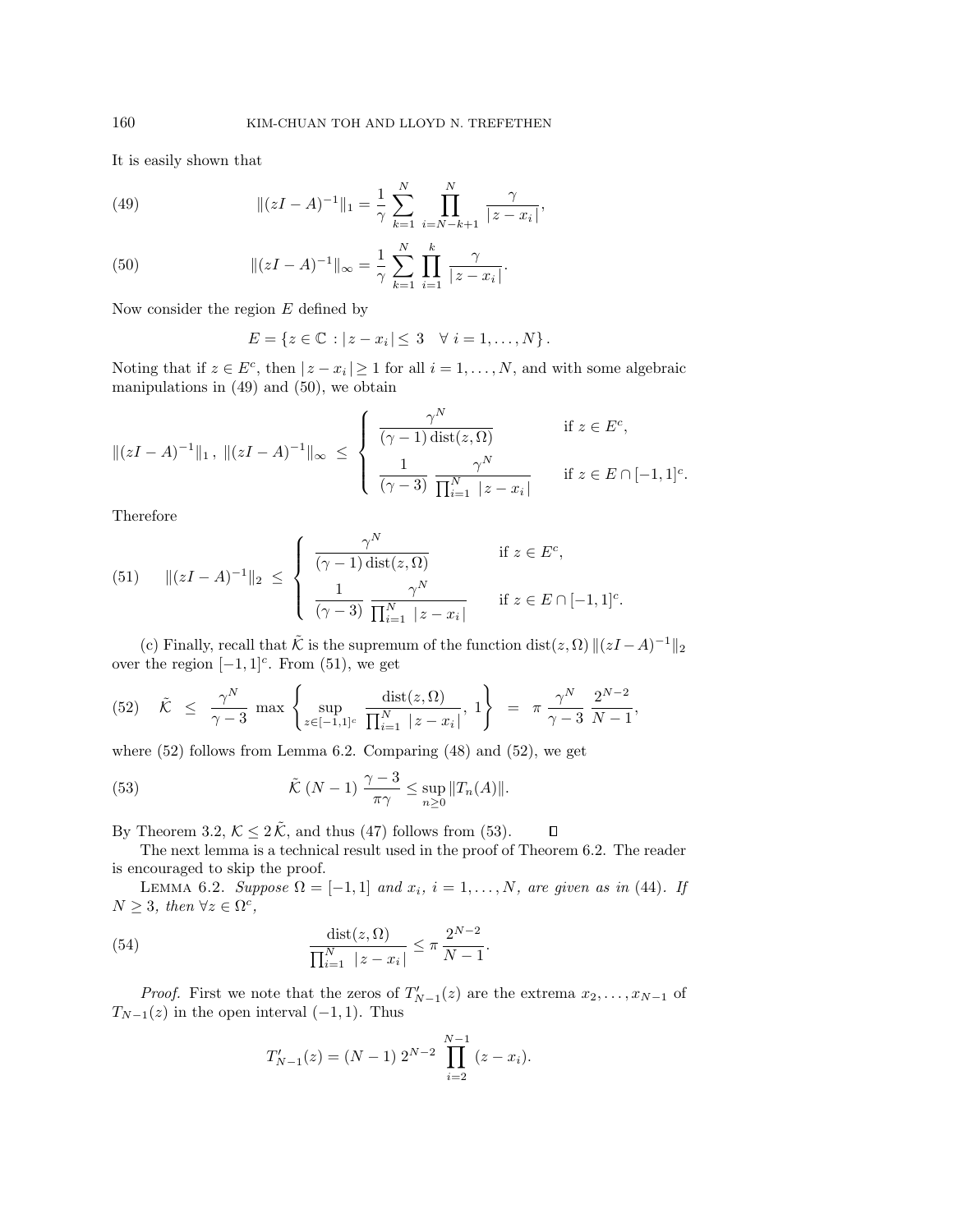We shall make use of this equation without explicitly referring to it in this proof. Note also that  $|T'_{N-1}(1)| = (N-1)^2$ .

We shall prove (54) for z in two separate regions,  $E$  and  $F$ , to be defined below. Note that by symmetry, it is sufficient to consider these two regions.

(a) Let  $E$  be the region defined by

$$
E = \{ z = x + iy : x \ge 1, y \in \mathbb{R} \}.
$$

For  $z \in E$ , dist $(z, \Omega) = |z - 1|$ , and thus

(55) 
$$
\frac{\text{dist}(z,\Omega)}{\prod_{k=1}^{N} |z - x_k|} = \frac{1}{\prod_{k=2}^{N} |z - x_k|}.
$$

Since  $1/\prod_{k=2}^{N}(z-x_k)$  is an analytic function in the interior of E and continuous in E, it is sufficient to show that for  $z \in \partial E = \{1 + iy : y \in \mathbb{R}\}$ , the function of (55) satisfies the bound of (54). Let  $f(y)$  be the function defined by

$$
f(y) = \frac{1}{\prod_{k=2}^{N} |(1 - x_k) + iy|}, \qquad y \in \mathbb{R}.
$$

Elementary calculus shows that  $y = 0$  is the maximizer of f and

(56) 
$$
f(0) = \frac{(N-1)2^{N-3}}{|T'_{N-1}(1)|} = \frac{2^{N-3}}{(N-1)}.
$$

This establishes (54) for  $z \in E$ .

(b) Let  $\theta = \pi/(N-1)$  and  $I_j = [\xi_j, \xi_{j-1}], j = 1, ..., N$ , where  $\xi_0 = 1, \xi_N = -1$ ,  $\xi_j = \cos(j - \frac{1}{2})\theta$  for  $j = 1, ..., N - 1$ .

Now consider the region  $F = \{x + iy : -1 \le x \le 1, y > 0\}$ . It is clear that  $F=\cup_{j=1}^N F_j$ , where

$$
F_j = \{x + iy : x \in I_j, y > 0\}.
$$

For  $z = x + iy \in F_j$ , we have

$$
\frac{\text{dist}(z,\Omega)}{\prod_{k=1}^N\, |z-x_k|} \ \leq \ \frac{1}{g_j(x)} \ \leq \ \frac{1}{\min_{x\in I_j} \ g_j(x)},
$$

where  $g_i(x)$ ,  $x \in (x_{i+1}, x_{i-1})$ , is the function defined by

$$
g_j(x) := \prod_{k=1, k \neq j}^{N} |x - x_k|
$$
  
= 
$$
\frac{T'_{N-1}(x)}{(N-1)2^{N-1}} \frac{|1 - x^2|}{|x - x_j|}
$$

.

It is easy to see that  $g_j(x)$  has the form shown in Figure 5 in the interval  $(x_{j+1}, x_{j-1})$  and the minimizer of  $g_j$  in the interval  $I_j$  is located at the end points of  $I_i$ . With some tedious algebra, it can be shown that

$$
\min_{x \in I_j} g_j(x) = \min(g_j(\xi_{j-1}), g_j(\xi_j)) = g_j(\xi_{j-1})
$$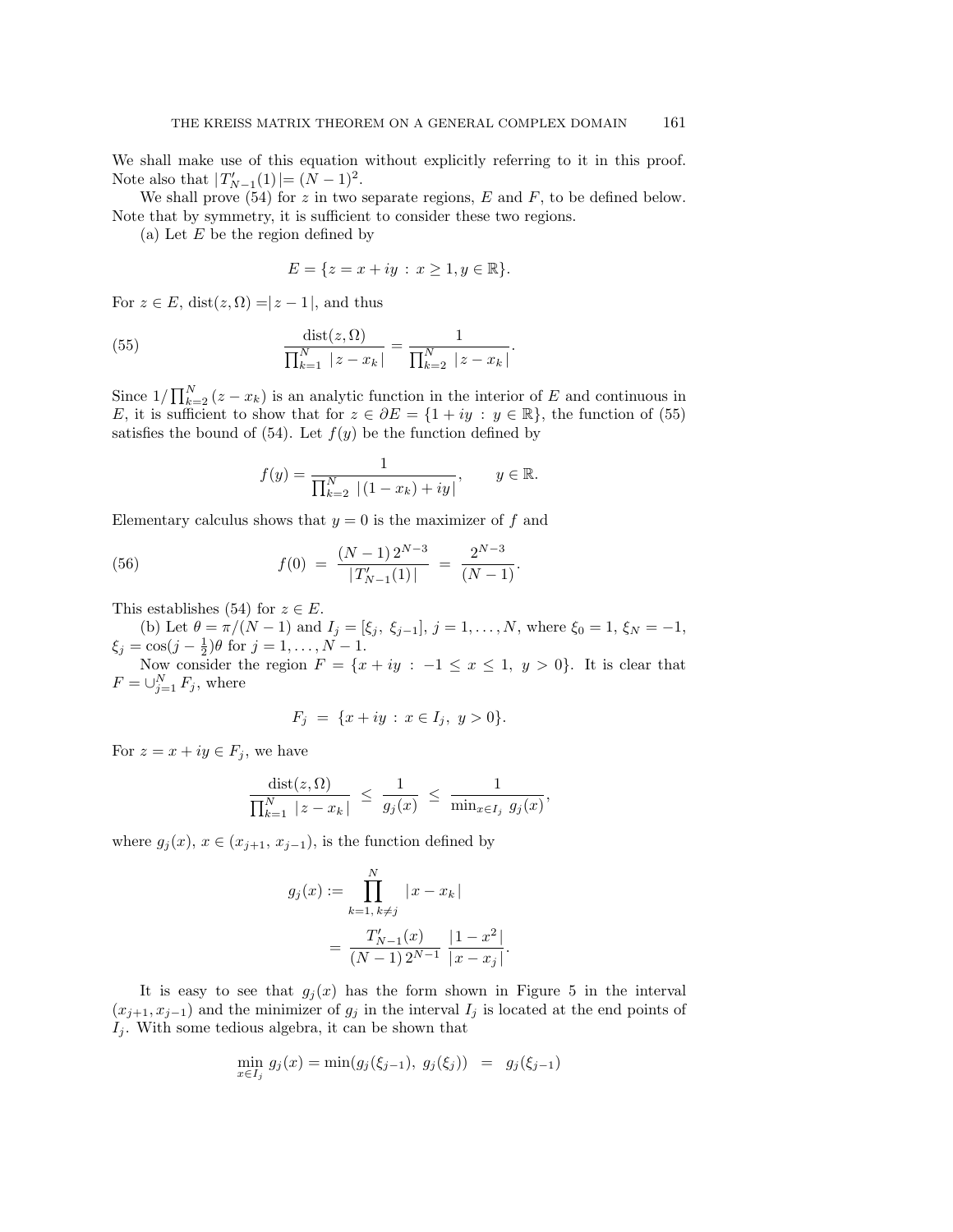

Fig. 5. Proof of Lemma 6.2.

$$
= \frac{1}{2^{N-1}} \frac{\sin(j - \frac{3}{2})\theta}{\sin \theta/4 \sin(j - \frac{5}{4})\theta}
$$

$$
\geq \frac{1}{2^{N-1}} \frac{\sin \theta/2}{\sin \theta/4 \sin 3\theta/4}
$$

$$
\geq \frac{1}{2^{N-1}} \frac{8}{3\theta} \geq \frac{(N-1)}{2^{N-2}} \frac{1}{\pi}.
$$

By (57), we have established (54) for  $z \in F_j$ ,  $j = 1, \ldots, N$ . This completes the proof. О

**7. Discussion.** We have generalized the Kreiss matrix theorem from the unit disk to a general complex domain, giving bounds for the associated Faber polynomials as well as for arbitrary polynomials. There are other generalizations of the Kreiss matrix theorem in the literature, in particular for the purpose of linear stability analysis of semidiscrete methods for time-dependent PDEs. In these problems, one is concerned with the boundedness of  $\{\|\phi(\delta t\,A)^n\|\}$ , where  $\phi$  is a fixed rational function determined by the time-discretization scheme, A is determined by the space discretization scheme, and  $\delta t$  is the time step. The Kreiss matrix theorem has been generalized to the stability region  $S$  associated with the time-discretization scheme by a transplantation of the Kreiss matrix theorem from the unit disk to  $S$  [14]. Such a result is prototypical of the kind of generalizations of the Kreiss matrix theorem to regions in the complex plane for the purpose of linear stability analysis. For more details in this subject, see the survey article by van Dorsselaer, Kraaijevanger, and Spijker [3]. In the special case when  $\phi$  is a fixed polynomial, our generalized Kreiss matrix theorems give the same results as those obtained from the transplantation technique, except for some technical differences.

We end with a note on the case when  $\Omega$  consists of several connected components each bounded by a Jordan curve. We believe that analogues of our Kreiss matrix theorems can be established for this case. The main reason is that results such as the Bernstein lemma and the Cauchy integral formula that we have used in establishing our Kreiss matrix theorems continue to hold for this more general Ω; see [5], [21], [22].

## **Appendix A.**

In this appendix, we present a sequence of lemmas whose results are applied in the proof of Theorem 5.1. The reader may skip these lemmas without any loss of understanding.

LEMMA A.1. Suppose f is a analytic function defined in  $\Omega^c$ . Then for each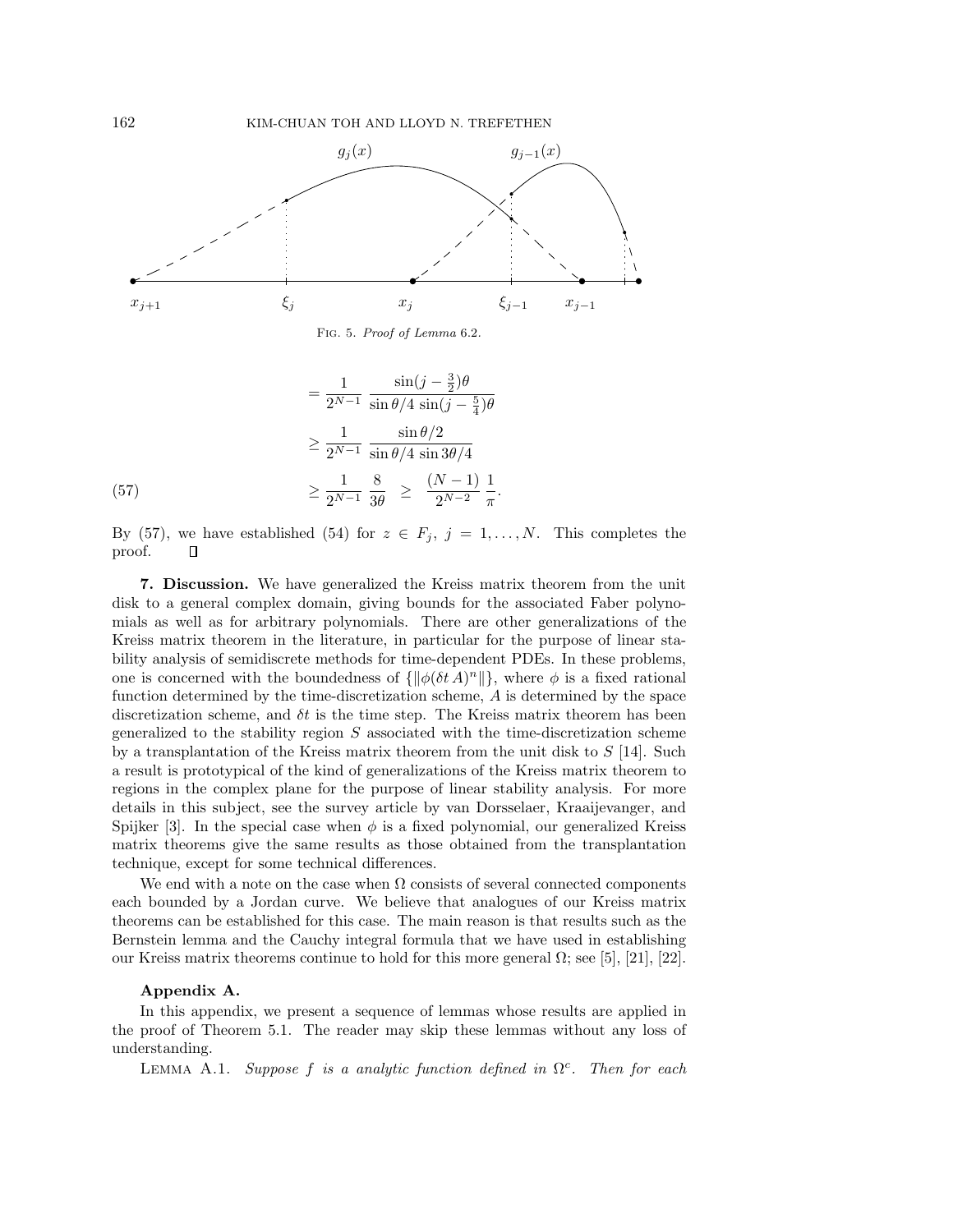(58) 
$$
\int_{C_r} |\Psi'^2 f'(\Psi)| |dw| \leq \int_{C_r} |h'| |\Psi' f(\Psi)| |dw| + \int_{C_r} |\Psi'' f(\Psi)| |dw|,
$$

where  $h(w) = \arg[w\Psi^{\prime 2}(w)f'(\Psi(w))].$ 

Proof. It is readily shown that

$$
\int_{C_r} \left| \Psi'^2 f'(\Psi) \right| \, |dw| = -i \int_{C_r} \Psi'(w) \frac{df(\Psi(w))}{dw} e^{-ih(w)} dw
$$

$$
= -i \int_{C_r} \Psi'(w) e^{-ih(w)} df(\Psi(w)).
$$

Integration by parts gives

$$
\int_{C_r} \left| \Psi'^2 f'(\Psi) \right| \, |dw| = \int_{|w|=r} h' \Psi' f(\Psi) e^{-ih} dw \; + \; i \int_{|w|=r} \Psi'' f(\Psi) e^{-ih} dw.
$$

From this equation, (58) follows readily.

LEMMA A.2. Suppose R is a rational function of order  $(N-1, N)$  with no poles inside  $\Omega^c$ . Then

 $\Box$ 

(59) 
$$
\int_{C_r} |h'(w)| |dw| \le (4N+1)V \quad \forall r > 1,
$$

where  $h(w) = \arg [w \Psi^{\prime 2}(w) R'(\Psi(w))].$ 

*Proof.* Since R is a rational function of order  $(N-1, N)$ , this implies that R' is a rational function of order  $(2N-2, 2N)$ . Hence  $R'(\Psi)$  can be written as a product

$$
R'(\Psi(w)) = \prod_{k=1}^{2N-2} (a_k \Psi(w) + b_k) \prod_{k=2N-1}^{4N-2} \frac{1}{(a_k \Psi(w) + b_k)}.
$$

This implies that

$$
h(w) = 2 \arg(w\Psi'(w)) - \arg w + \sum_{k=1}^{2N-2} \arg (a_k \Psi(w) + b_k) - \sum_{k=2N-1}^{4N-2} \arg (a_k \Psi(w) + b_k).
$$

Therefore the total variation TV[h] of h around the circle  $C_r$  satisfies

$$
TV[h] \le 2 TV[\arg(w\Psi'(w))] + TV[\arg w] + \sum_{k=1}^{2N-2} TV[\arg(a_k\Psi(w) + b_k)]
$$
  
+ 
$$
\sum_{k=2N-1}^{4N-2} TV[\arg(a_k\Psi(w) + b_k)]
$$
  
= 
$$
2 TV[\arg(w\Psi'(w))] + 2\pi + \sum_{k=1}^{4N-2} TV[\arg(\Psi(w) + \gamma_k)],
$$

where  $\gamma_k = b_k/a_k$ .

Now by Lemma 1 of [8],

$$
TV[arg(\Psi(w) + \gamma)] \leq TV[arg(w\Psi'(w))] \quad \forall \ \gamma \in \mathbb{C}.
$$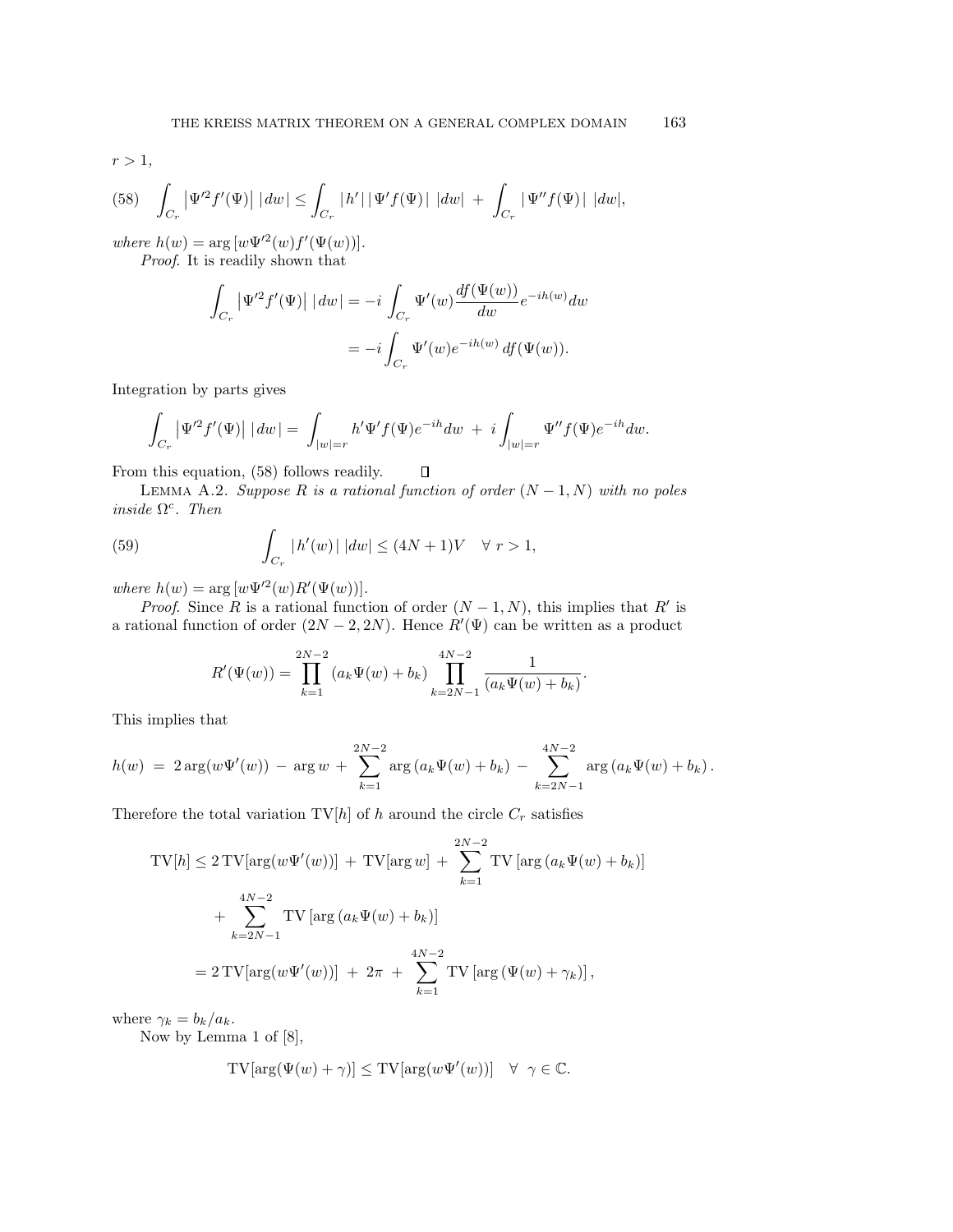Thus

(60) 
$$
TV[h] \le 4N TV[arg(w\Psi'(w))] + 2\pi.
$$

Noting that  $TV[arg(w\Psi'(w))]$  is the total variation in the argument of the tangent to the curve  $\Gamma_r$  as the curve is described counterclockwise once, and by definition, this is the total rotation  $V(\Gamma_r)$  of  $\Gamma_r$ . It follows from (60) that

$$
TV[h] \leq 4N V(\Gamma_r) + 2\pi \leq (4N + 1) V(\Gamma_r).
$$

It is known that  $V(\Gamma_r) \leq V \forall r > 1$  (see [10]). Thus we have established (59).  $\Box$ LEMMA A.3. For each  $r > 1$ ,

(61) 
$$
\int_{C_r} \frac{|\Psi''(w)|}{|\Psi'(w)|} |dw| \leq \frac{2V}{\pi} \left[1 + \operatorname{arcsinh}\left(\frac{r+1}{r-1}\right)\right].
$$

Proof. From Lemma 5 of [10, p. 202], we have

(62) 
$$
\log \Psi'(w) = \frac{1}{\pi} \int_0^{2\pi} \log \left( 1 - \frac{e^{i\theta}}{w} \right) du(\theta) \quad \forall \ |w| > 1,
$$

where  $u(\theta)$  is a function of bounded variation such that  $\int_0^{2\pi} |du(\theta)| = V$ . Differentiating  $(62)$  with respect to w gives

$$
\frac{\Psi''(w)}{\Psi'(w)} = \frac{1}{\pi w} \int_0^{2\pi} \frac{e^{i\theta}}{w - e^{i\theta}} du(\theta).
$$

Thus

(63) 
$$
\int_{C_r} \frac{|\Psi''(w)|}{|\Psi'(w)|} |dw| \le \frac{1}{\pi r} \int_0^{2\pi} \int_{|w|=r} \frac{|dw|}{|w-e^{i\theta}|} |du(\theta)|
$$

$$
\le \frac{4V}{\pi(r+1)} \left[1+\operatorname{arcsinh}\left(\frac{r+1}{r-1}\right)\right],
$$

because

$$
\int_{C_r} \frac{|dw|}{|w - e^{i\theta}|} = \frac{4r}{r+1} \left[ 1 + \operatorname{arcsinh}\left(\frac{r+1}{r-1}\right) \right].
$$

 $\Box$ 

Since  $r > 1$ , (61) follows from (63).

**Acknowledgments.** We are grateful to Professor R. Kühnau for providing us the proof of Theorem 3.1 and to D. Gaier for helpful comments on a draft of this paper.

## REFERENCES

- [1] L.V. Ahlfors, Conformal Invariants: Topics in Geometric Function Theory, McGraw-Hill, New York, 1973.
- [2] J.H. CURTISS, Faber polynomials and the Faber series, Amer. Math. Monthly, 78 (1971), pp. 577–596.
- [3] J.L.M. van Dorsselaer, J.F.B.M. Kraaijevanger, and M.N. Spijker, Linear stability analysis in the numerical solution of initial value problems, Acta Numer. 1993, pp. 199–237.